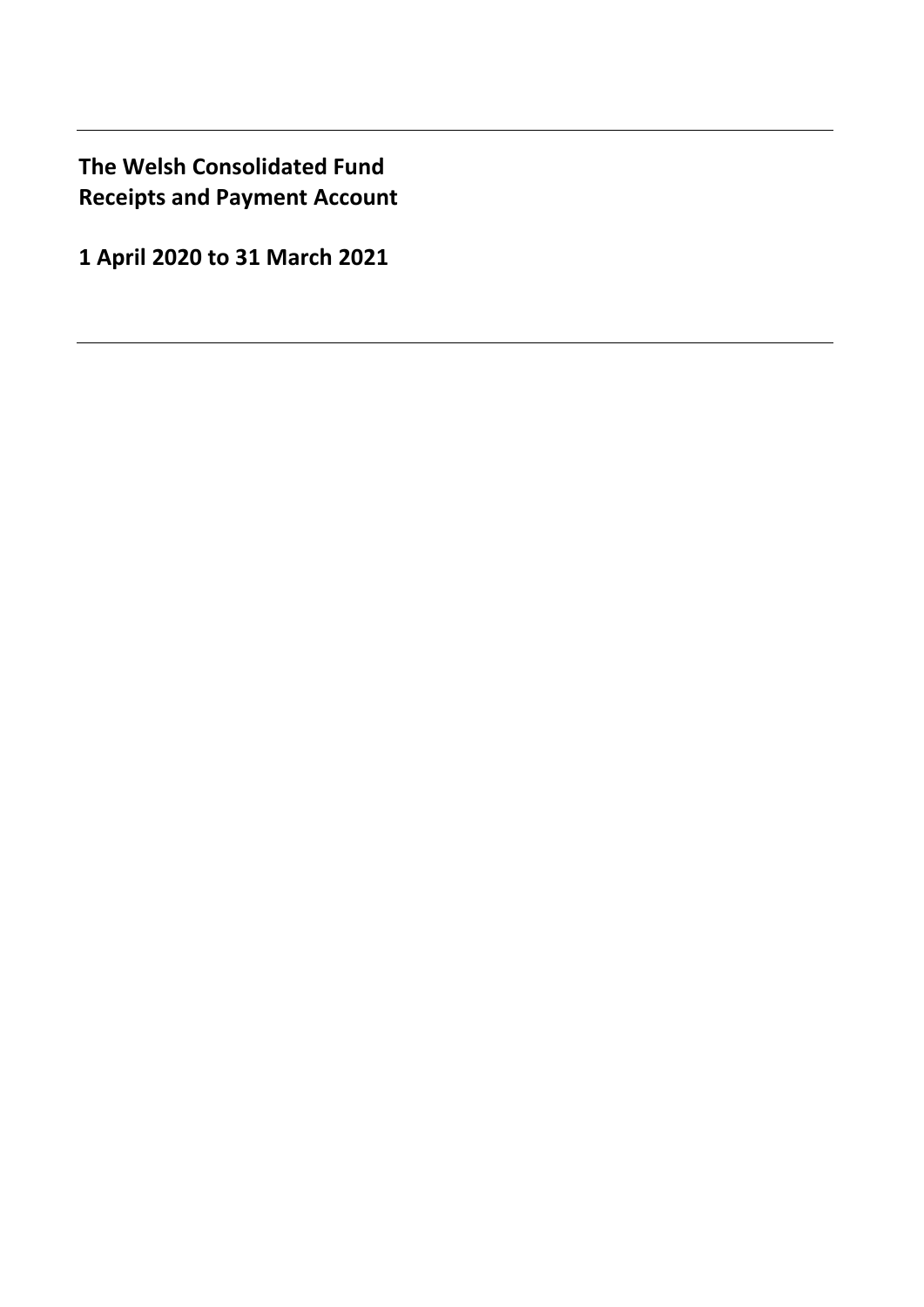# **FOREWORD**

# **Background**

- 1. The Welsh Consolidated Fund (the Fund) was established on 1 April 2007 under the Government of Wales Act 2006 (the Act). The Act provided a formal legal separation between the National Assembly for Wales and the Welsh Government and created a new body, called the National Assembly for Wales Commission. The Fund holds the funds for the following:
	- the Welsh Government;
	- the Senedd Commission\*;
	- the Public Services Ombudsman for Wales (PSOW); and
	- Wales Audit Office (WAO).

\*Under the Senedd and Elections (Wales) Act 2020 the National Assembly for Wales is now called Senedd Cymru, or the Senedd. The National Assembly for Wales Commission therefore changed its name to the Senedd Commission from 6<sup>th</sup> May 2020.

2. The Auditor General for Wales (AGW) authorises payments out of the Fund. Each of the four bodies listed above is able to draw down funds from the Fund, provided they are in accordance with an approved Budget Motion. The total authorised by Budget Motion for drawdown from the Fund for 2020-21 was £24,022,894,000 (2019-20 was £17,379,905,000).

# **Scope of the Account**

- 3. This Account has been prepared under Section 132(1) of the Government of Wales Act 2006 which requires the Welsh Ministers to prepare an account showing payments into and out of the Fund and in accordance with the Accounts Direction issued by HM Treasury, under that Act.
- 4. The Fund receives, from the Office of the Secretary of State for Wales (Wales Office), sums which have been voted by Parliament. Receipts received by the above mentioned bodies that are not authorised to be used to support their expenditure are also, by virtue of Section 120(1) of the Government of Wales Act 2006, payable into the Fund.
- 5. Under devolved powers from the Government of Wales Act 2006 (as amended by the Wales Act 2014 and 2017), the Senedd Cymru was granted authority to set a Welsh Rate of Income Tax (WRIT) from 2019-20 onwards. Income tax continues to be administered by H M Revenue and Customs, but income tax revenues from the Welsh rates are allocated to the Welsh Government. WRIT payover is drawn down from the UK Government via the Wales Office and paid into the Welsh Consolidated Fund.
- 6. Under devolved powers from the Wales Act 2014, devolved taxes in respect of Land Transaction Tax and Landfill Disposals Tax have been managed in Wales from 2018-19 onwards. The Welsh Revenue Authority (WRA) was established by the Tax Collection and Management (Wales) Act 2016 to administer and collect both taxes. The taxes collected by the WRA are paid into the Fund under Section 25 of the Tax Collection and Management (Wales) Act 2016.
- 7. The Devolved Tax Statement account is prepared and published separately and can be accessed at <https://gov.wales/welsh-revenue-authority-annual-report-and-accounts-2020-2021-html> .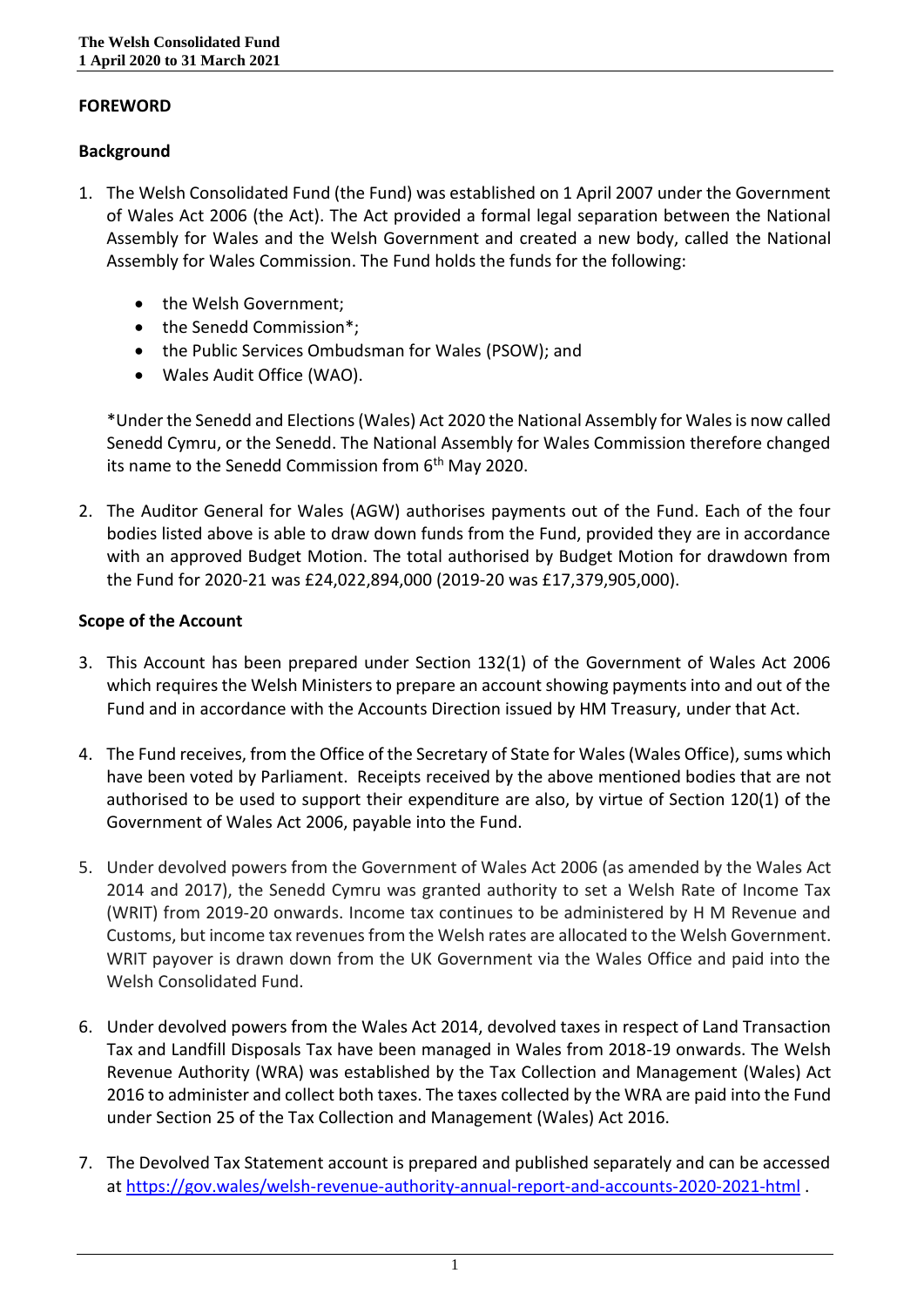- 8. Section 121 of the Government of Wales Act 2006 (as amended by the Wales Act 2014 and 2017) grants Welsh Ministers enhanced borrowing powers, with any sums borrowed and repaid (including interest) to be paid into and out of the Fund respectively. The first sums borrowed were in 2018-19, there was no new borrowing in 2020-21 or 2019-20.
- 9. Payments are made out of the Fund if they have been charged on the Fund by any enactment, or if they are authorised by a Budget Resolution of the Senedd. Budget Resolutions may be passed in respect of relevant persons, namely those mentioned in paragraph 1 above. Approval to draw funds must be obtained from the AGW in accordance with Sections 124 and 129 of the Act.
- 10. Those bodies that draw down funding from the Fund provide annual accounts reporting their stewardship of those funds.

# **Welsh Consolidated Fund Receipts and Payments**

11. These accounts show the transactions relating to the statutory purposes set out above. The Fund had a brought forward balance of £3,480,000 as at 31 March 2020, with receipts totalling £23,520,019,000 paid in and payments of £23,508,078,000 made during the year, leaving the Fund with a closing balance as at 31 March 2021 of £15,421,000. During 2019-20 receipts paid into the Fund during the year totalled £17,052,818,000 with payments from the Fund of £17,049,384,000.

### **Audit**

- 12. As Principal Accounting Officer (PAO), I have taken all the steps I ought to have taken to make myself aware of any relevant audit information and to establish that the Fund's auditors are aware of that information. So far as I am aware, there is no relevant audit information of which the Fund's auditors are unaware.
- 13. The Account is audited by the AGW in accordance with Section 132 of the Government of Wales Act 2006.

**Dr Andrew Goodall Permanent Secretary and Principal Accounting Officer 12 April 2022**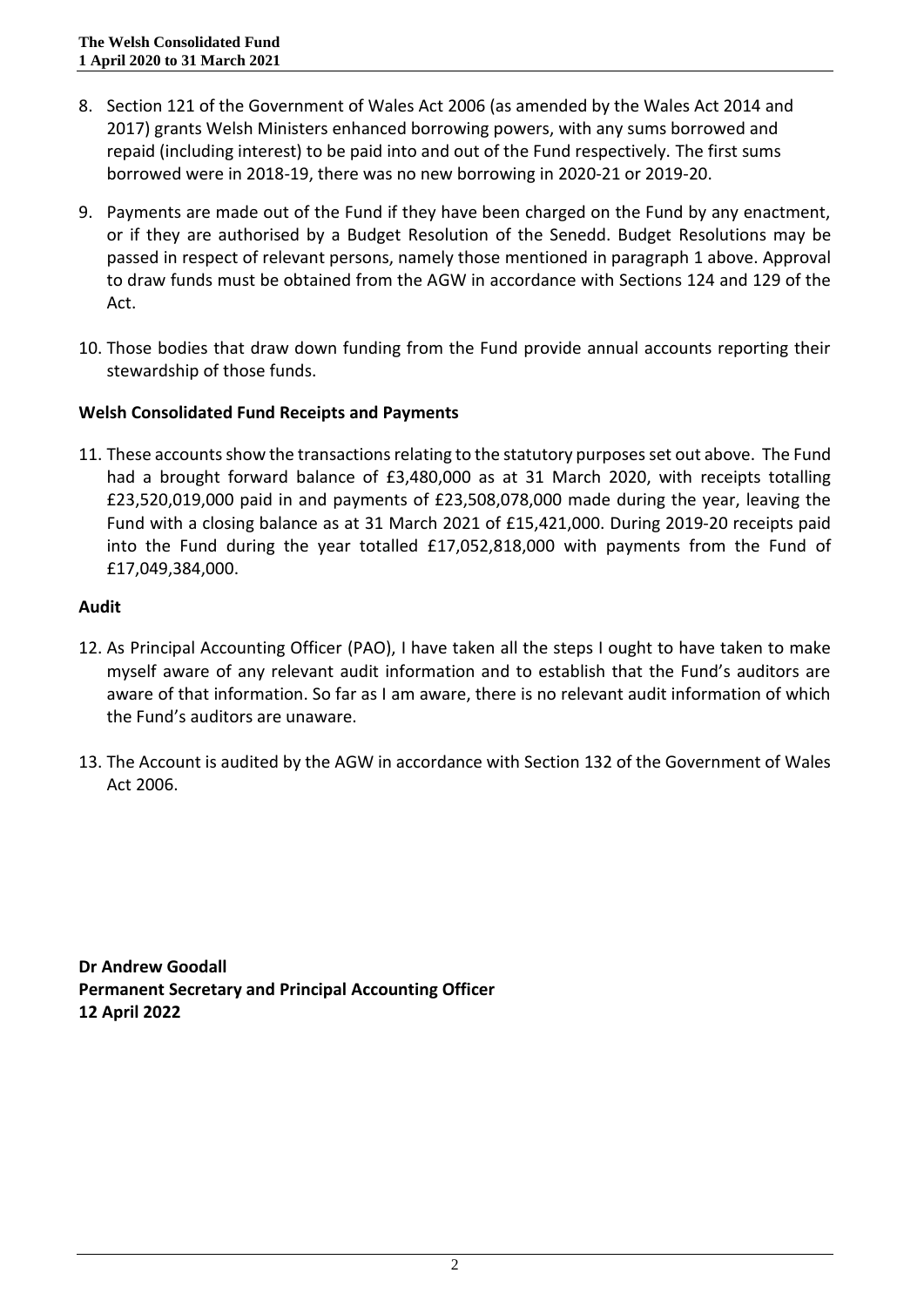# **STATEMENT OF PRINCIPAL ACCOUNTING OFFICER'S RESPONSIBILITY**

- 1. Section 132(1) of the Government of Wales Act 2006 requires the Welsh Ministers to prepare an account of the payments into and out of the Fund. The accounts are prepared on a cash basis and must properly present the Fund's transactions for the period 1 April 2020 to 31 March 2021. Section 132(5) of the Act requires the AGW to lay before the Senedd Cymru a certified copy of the account.
- 2. The responsibilities of the PAO, including their responsibility for the propriety and regularity of the public finances for which the PAO is answerable, and for the keeping of proper records, are set out in the Welsh Government's Accounting Officers' Memorandum, issued by HM Treasury.

**Dr Andrew Goodall Permanent Secretary and Principal Accounting Officer 12 April 2022**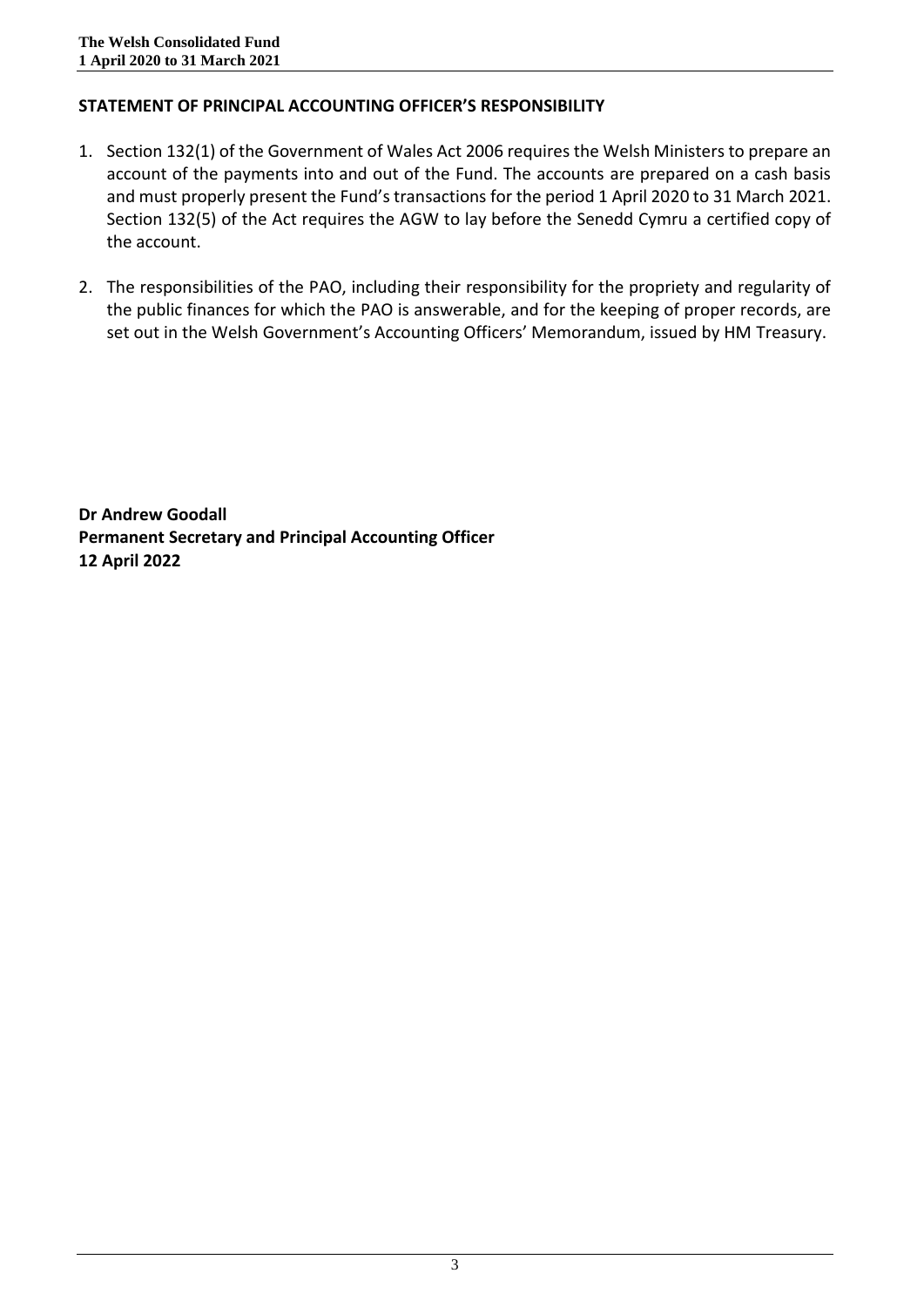### **ANNUAL GOVERNANCE STATEMENT**

### **Scope of Responsibility**

As Principal Accounting Officer, I am responsible for ensuring there is a high standard of probity in the management of public funds. I am responsible for maintaining a sound system of internal control that supports the management of the Welsh Consolidated Fund (the Fund) whilst safeguarding the public funds and assets for which I am personally responsible and which includes effective arrangements for the management of risk.

The system of internal control is designed to manage risk to a reasonable level rather than to eliminate all risk of failure to achieve policies, aims and objectives; it can, therefore, only provide reasonable and not absolute assurance of effectiveness. The system of internal control is based on an ongoing process designed to: identify and prioritise the risks to the effective operation of the Fund; evaluate the likelihood of those risks being realised and the impact should they be realised; and manage them efficiently, effectively and economically.

The system of internal control has been in place for the year ended 31 March 2021 and up to the date of approval of the accounts and accords with HM Treasury guidance.

### **The Risk and Control Framework**

The operation of the Fund is governed by the provisions of the Government of Wales Act 2006, the Wales Act 2014 and 2017, and the Tax Collection and Management (Wales) Act 2016 which set out the conditions for payments to be made out of the Fund and sums to be paid into the Fund. Approvals to draw on the Fund by Welsh Ministers must be approved by the Auditor General for Wales (AGW). Ministers are accountable for the Fund and requests for withdrawals are made on behalf of the Welsh Government, Wales Audit Office, the Senedd Commission and the Public Services Ombudsman for Wales, under authority of the Budget resolutions passed by the Senedd. The Welsh Government administers the Fund hence, the Principal Accounting Officer for the Welsh Government is also responsible for producing and signing the accounts for the Fund.

The Welsh Government is only able to draw funds with the approval of the AGW (under Sections 124 and 129) who must grant an approval to draw if the request relates to a valid amount charged on the Fund by any enactment (a direct charge) or if the amount requested has been authorised or has been deemed to be authorised by a budget resolution of the Senedd for the purposes of meeting expenditure of the Welsh Government, Senedd Commission, Wales Audit Office or the Ombudsman. The AGW may also grant an approval to draw in respect of an amount which has been paid into the Fund by mistake.

Before any money can be released from the Fund, Ministers must request, and the AGW must grant, an approval to draw. Section 129 allows Ministers and the AGW to agree on the form of such requests. In granting such approvals to draw, the AGW is merely verifying statutory authority exists to make such payments. This check does not amount to a pre-audit of the amount being requested.

The operation of the Fund is reliant on the core financial management systems of the Welsh Government to carry out its accounting and payment functions on behalf of the Welsh Ministers and, thereby, on the controls operating around those systems. To review the control environment, all Directors within the Welsh Government are required to complete an annual internal control questionnaire.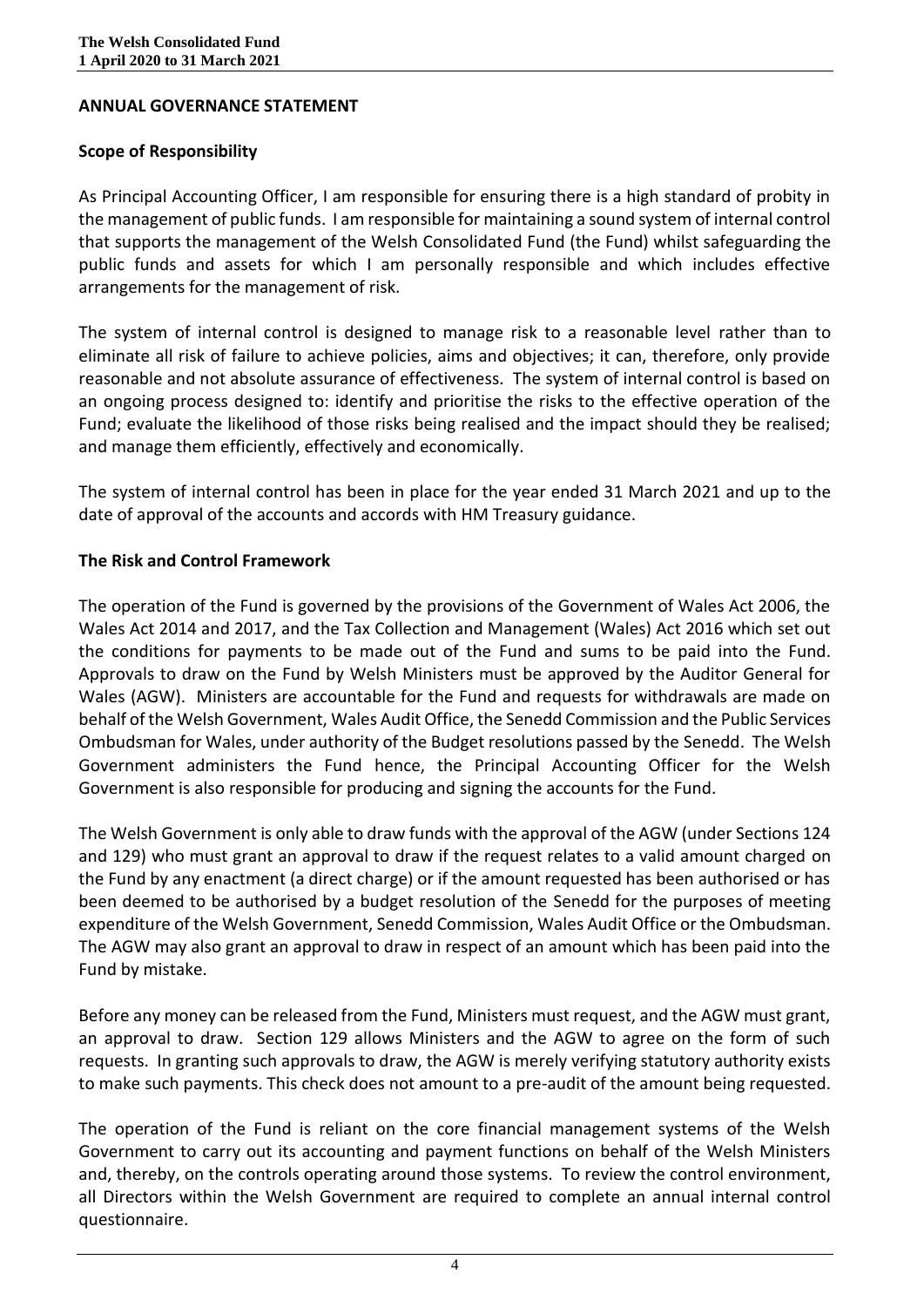The Directors General also provide an Assurance Statement annually setting out their assessment of the effectiveness of their Group's internal controls frameworks. I have received satisfactory assurances, principally from the Director of Governance & Ethics and the Director of Finance, in respect of the operation of the central finance and corporate systems and services on which the operation of the Fund rely.

The Welsh Government's approach to risk management is set out in its Risk Management Policy and associated guidance documents. Risks are identified, evaluated and managed at different levels within the organisation. The Welsh Government adheres to the "Main Principles" for risk management in government set out in HM Treasury's The Orange Book; Management of Risk – Principles and Concepts (2019, updated 2020).

The Welsh Government Board is responsible for overseeing the implementation of the risk management policy and process and for oversight and scrutiny of the mitigations for key risks facing the Welsh Government which might otherwise prevent or hinder the organisation from achieving its strategic objectives. The Welsh Government Executive Committee (ExCo) is responsible for decisionmaking with respect to corporate-level risks including assessment, evaluation, inclusion on the Corporate Risk Register (CRR), corporate ownership and mitigation. ExCo is also responsible for setting and approving the corporate risk management framework. The Finance Sub Committee of ExCo has responsibility for reviewing any risks that are to be escalated to the CRR. No risks in relation to the management of the Welsh Consolidated Fund have been escalated to the CRR.

The CRR was reviewed twice during the financial year by the Board. Day-to-day management and mitigation of risk is a management responsibility and each Director General has been responsible for managing risk. Group risks were reviewed regularly by senior management teams and by the Group Audit and Risk Assurance Committees and were informed by risk registers maintained by projects and programmes, risk assessments and risk registers at Divisional level.

Given the way the Covid pandemic was evolving during 2020-21, with Welsh Government increasingly managing multiple issues, it was agreed from February 2020 onwards, ExCovid should have oversight of a corporate Covid-19 specific risk register. The Covid Corporate risk register follows a similar approach to that taken with the Welsh Government CRR, and includes significant/critical risks that impact on multiple parts of the organisation at the same time, requiring a "whole organisation" approach to deliver a single solution effective for all. The Covid risk register also includes for information, the most significant Covid risks being managed at group level.

With respect to the other bodies funded through the Fund, and the WRA for the remittance of taxation receipts to the Fund, their Accounting Officers are required to maintain effective systems of internal control and to ensure there is capacity to manage risk in an appropriate and proportionate manner within their organisations.

# **Information Governance**

As PAO, I am responsible for ensuring appropriate arrangements are in place to comply with the core set of mandatory minimum measures to protect information in Government Departments which require me to assess our risk and ensure appropriate mitigation strategies are in place. Welsh Government has policies and procedures in place to proactively manage cyber security risk, working with the National Cyber Security Centre to secure digital assets and ICT infrastructure.

I take assurance from the Welsh Government's Data Protection Officer concerning the ongoing progress being made in respect of GDPR compliance. The reprioritisation of resources to respond to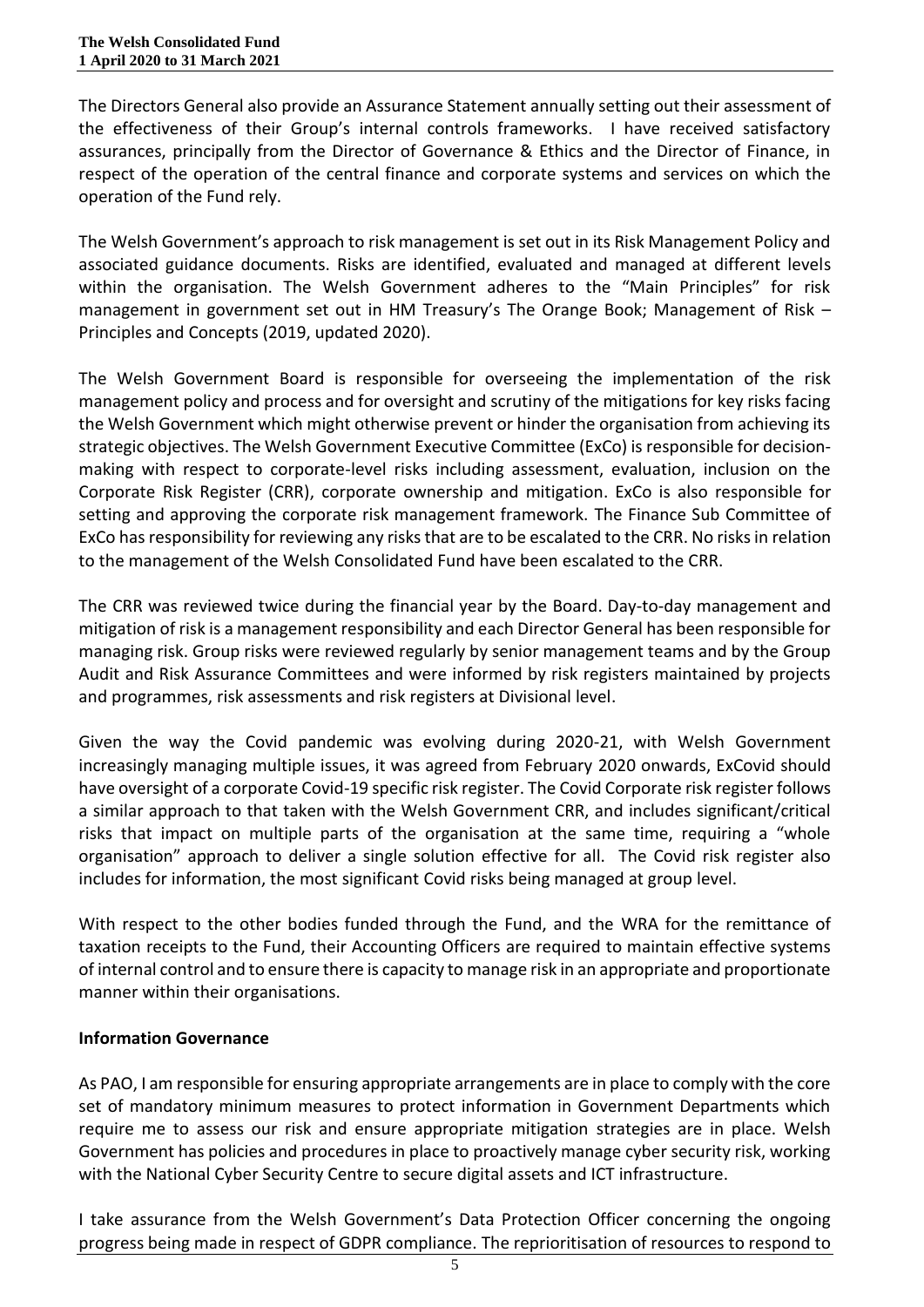the Covid-19 pandemic has, unsurprisingly, delayed progress in addressing some of the areas for improvement identified by my DPO last year. Covid-19 also slowed the roll-out of induction training for all Information Asset Owners in this role but this task is now almost complete and further training needs will be identified over the coming year. While the pandemic has delayed some improvements, my DPO has also observed a good, and growing level of awareness amongst officials of the overarching data protection principles and requirements of UK GDPR.

There were no data incidents requiring reporting to the Information Commissioner's Office in relation to the Welsh Governments stewardship of the Welsh Consolidated Fund in 2020-21.

# **The Welsh rate of income tax (WRIT)**

The Government of Wales Act 2006 (as amended by the Wales Act 2014 and 2017) gives the Welsh Parliament the power to set Welsh Rates of Income Tax (WRIT). This allows the Welsh Government to affect the amount of income tax that Welsh taxpayers pay and, as a result, the amount that the Welsh Government can spend in Wales. WRIT is calculated on a tax year basis and was introduced with effect from 6 April 2019.

The Welsh rates for the 2019 to 2020 and 2020 to 2021 tax years were set at 10% for each of the tax bands. This means that a Welsh taxpayer paid the same amount of total income tax as someone from England and Northern Ireland earning the same amount of income, but for the Welsh taxpayer 10 percentage points of each tax band was owed to the Welsh Government with the remainder owed to the UK Consolidated Fund. 

The Fiscal Framework<sup>1</sup> sets out how WRIT will work based on estimates agreed for the year and a reconciliation 15 months after the year end to actual amounts collected, and how it interacts with the Block Grant settlement.

HMRC has responsibility for the collection of Income Tax in Wales and to remit this to the UK Consolidated Fund. The Welsh Block Grant is adjusted for WRIT based on the Office of Budget Responsibility autumn forecast through the Main Estimates process. A reconciliation is undertaken 15 months after the year end to actual amounts collected, and is the subject of a further adjustment to the block grant process in future years. The 'Payover' of the WRIT estimate is via the Wales Office, the payover happens alongside the normal block grant process and is received into the Welsh Consolidated Fund.

In order to ensure clarity of roles and responsibilities, there is a Service Level Agreement<sup>2</sup> in place between the Welsh Government and HMT for establishing and operating the WRIT. A Memorandum of Understanding<sup>3</sup> is also in place setting out the principles of the arrangements between HMRC and Welsh Government for the Welsh rates of income tax, including the roles and responsibilities of WRIT Additional Accounting Officer, who is accountable to the PAO HMRC.

During the implementation of the WRIT, a cross government project board was established as the main governance arrangement. The project board comprised officials from Welsh Treasury, HMRC and the Department for Work and Pensions (DWP). The project ended in early 2020, however the Welsh Rates of Income Tax Board replaced that governance structure in order to oversee the business as usual delivery of the WRIT. Officials from the Welsh Treasury continue to be members of this Board to represent Welsh Government interests.

 $\overline{a}$ <sup>1</sup> https://gov.wales/sites/default/files/publications/2018-11/agreement-on-welsh-government-fiscal-framework.pdf

<sup>2</sup> https://gov.wales/service-level-agreement-with-hmrc

<sup>3</sup> https://gov.wales/welsh-rate-income-tax-memorandum-understanding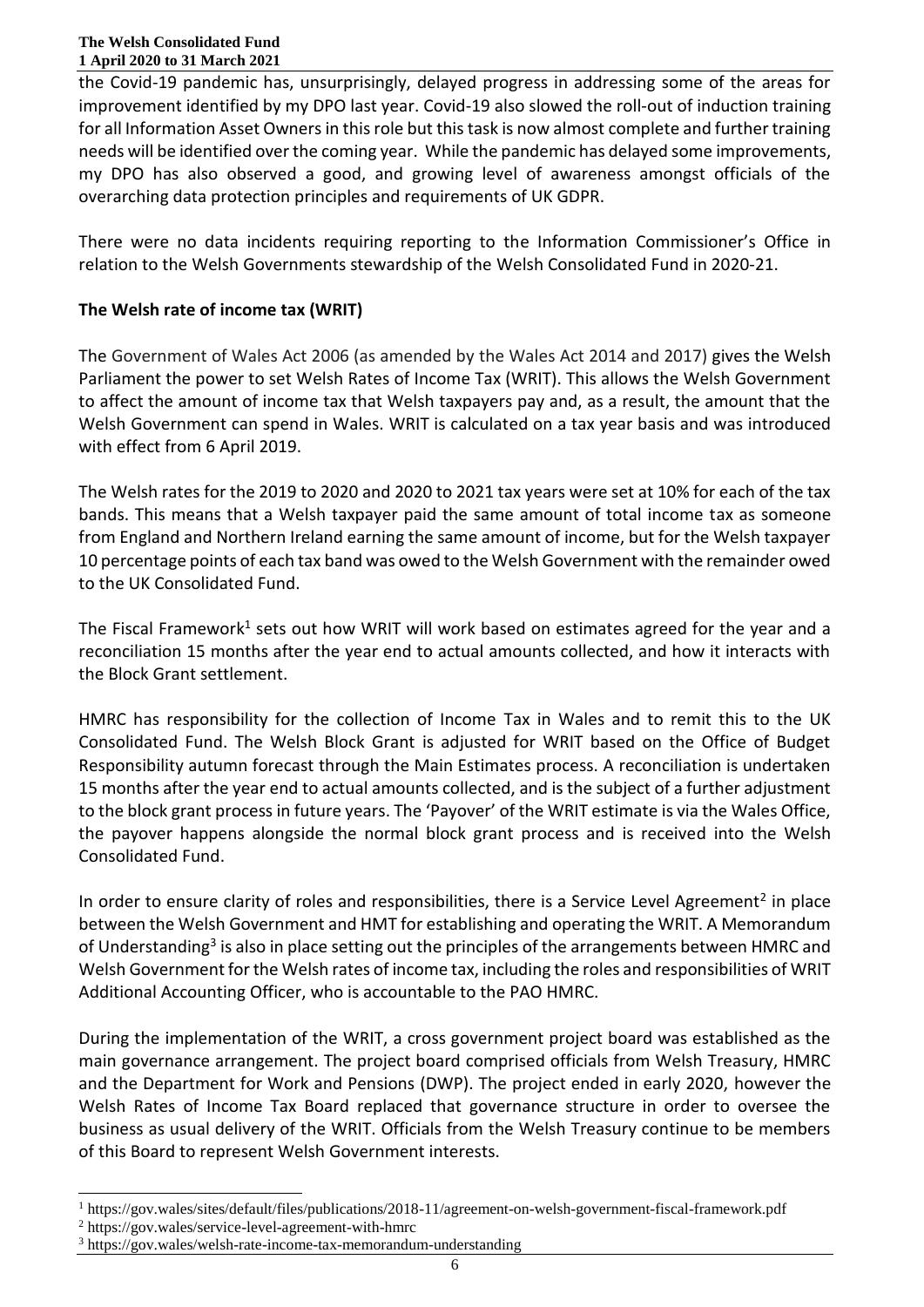The payover of the WRIT from the Wales Office is reconciled to the Wales Office statutory accounts providing me with assurance over the completeness, accuracy, validity and timeliness of the Welsh income tax payover into the Welsh Consolidated Fund.

# **Assurances**

As Principal Accounting Officer, I have responsibility for reviewing the effectiveness of the governance framework including the system of internal control relevant to the Fund.

With respect to the Welsh Government, I take assurance from a wide range of assurance providers, who have responsibility for the operation of key controls. I am informed principally by the work of Internal Audit and those Welsh Government officials with responsibility for the development and maintenance of the internal control framework. I also take assurance from management responses to issues identified by the External Auditor (the Auditor General for Wales) in his various reports on Welsh Government operations and activities. The Board and the Audit and Risk Assurance Committee have advised on the effectiveness of the system of internal control.

The Welsh Government has an Internal Audit Service (IAS), which operates in conformance with Public Sector Internal Audit Standards. It undertook a programme of work based upon an analysis of the major risks facing the organisation. The Head of Internal Audit (HIA) maintained the "agile" planning approach for 2020-21, recognising the organisation's capacity to accommodate audits during the early phases of the pandemic would be very limited and so focused initially on the rapid completion of audits in progress. Planning for the new 2020-21 Audit Programme was subsequently suspended and IAS changed its mode of working from "assurance delivery" to "crisis advisory", working with officials to deliver consistent advice and guidance on matters of governance, risk and control. This situation remained until August 2020 when Internal Audit Service was able to commence a programme of audit work designed to reflect the changed risk-profile of the Welsh Government, with particular focus on its critical Covid-19 interventions but with sometime also reserved for other areas of continuing Government activity.

The HIA, in her Annual Assurance report, provided "reasonable assurance" on the operation of the framework of governance, control and risk management.

With respect to the other bodies funded through the Fund, and the WRA for the remittance of taxation receipts to the Fund, their Accounting Officers are required to undertake their own review of the effectiveness of control within their own organisations, supported by the range of assurances available to them, and written confirmation has been sought that they have sufficient assurance as to the effectiveness of their own systems of governance, risk management and internal control in respect of matters affecting the operation of the Fund.

All Accounting Officers have confirmed that they have sufficient assurance in respect of matters affecting the operation of the Fund. In addition, assurance was provided from all Accounting Officers that the transition to remote working, necessitated by the Covid-19 pandemic, did not adversely affect the systems of internal control operated by the all the bodies.

The Public Services Ombudsman for Wales confirmed that a system of internal control operated during 2020-21 to ensure the propriety and regularity of the monthly drawdowns requested from the Fund and that these were audited by Wales Audit Office as part of their audit of the Annual Report and Accounts in July 2021. The Auditor General for Wales has issued an unqualified opinion for the Annual Report and Accounts for the year ended 31 March 2021.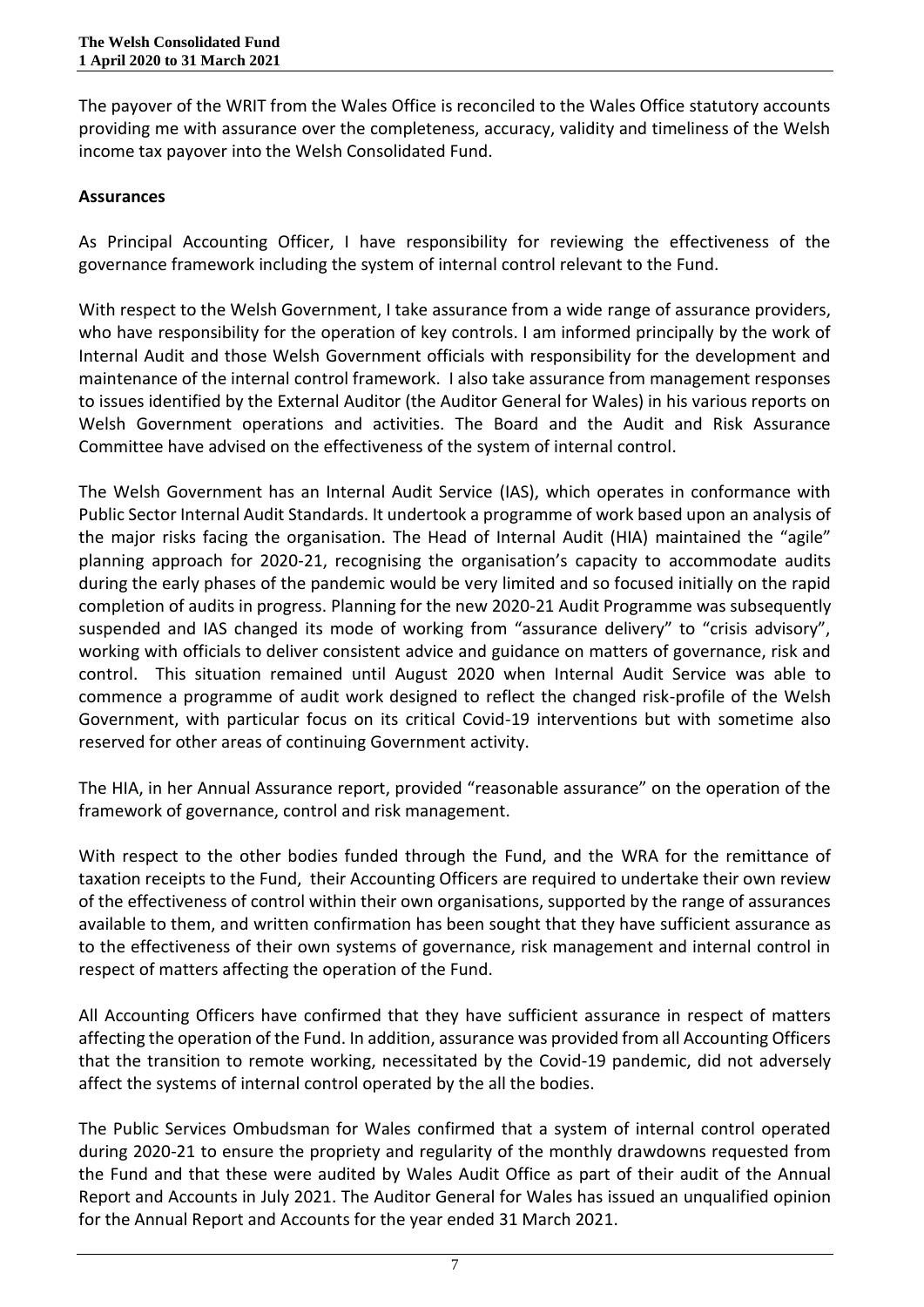With respect to the WRA, there is an Accounting Officer agreement in place with the WRA Chief Executive setting out the responsibilities both in regard of the WRA, and the Devolved Tax Statement.

I note from the assurance provided by the WRA Chief Executive that the tax statement for 2020-21, laid by the Auditor General for Wales, show the amounts receivable from the collection of taxes, penalties and other income, any deductions permitted, and amounts paid to the Wales Consolidated Fund in accordance with s.25 of the Tax Collection Management Act. The Auditor General for Wales provided an unqualified audit opinion on the tax statement and I received assurance that the system of internal control for the collection and remittance of Devolved Tax receipts was effective during the 2020-21 accounting period.

Specific assurances have been provided by the Chief Executive and Clerk of the Senedd in respect of the payroll processes operated by the Senedd Commission and an assurance in respect of the completeness, accuracy and validity of the figures in the accounts as Direct Charges against the Fund. The payroll system is the Senedd Commission's most material financial system and is subject to internal audit every 3 to 4 years. The most recent internal audit of the Senedd Commission's payroll was undertaken in January 2019. This recorded a 'Moderate Assurance' conclusion - the next internal audit of payroll is due to take place during the current financial year of 2021-22. Payroll expenditure is also subject to substantive annual testing by Wales Audit Office, as part of its annual external audit of the Commission's financial statements. No matters have been highlighted by Wales Audit Office on payroll during 2020-21. The regularity of Commission transactions has also been considered as part of the external audit of the Commission's financial statements. The Executive Director of Audit Services issued an unqualified audit opinion on the Commission's financial statements for the year ended 31 March 2021.

The Senedd Commission sought a specific assurance from the Auditor General for Wales in respect of the expenses of Chair of the Wales Audit Office during the year ended 31 March 2021. In responding to this request the Auditor General for Wales provided assurance to the Senedd Commission that the Chair of the Wales Audit Office did not incur any expenses during 2020-21.

The Senedd Commission also sought a specific assurance from the Auditor General for Wales that there are no claims for travel and subsistence incurred by the Auditor General for Wales for the year which should have been charged to the Fund, as no such claims had been received by the Commission. In responding to this request the Auditor General for Wales provided assurance to the Senedd Commission that no such claims were incurred in his capacity as Auditor General for Wales for the year ended 31 March 2021.

The Accounting Officer for Wales Audit Office has provided assurance that a sound system of internal control operated during the period ending 31 March 2021 in respect of drawing and surrendering to the Fund. The Wales Audit Office external auditor has issued an unqualified opinion for the Annual Report and Accounts for the year ended 31 March 2021.

The Auditor General for Wales has also provided assurance that Audit Wales processes of internal control operated over the approval of Welsh Ministers' requests to draw from the Fund.

HMRC uses the same systems to administer income tax whether it is received from a taxpayer in Wales or the rest of the UK. In addition HMRC also operates additional rules and procedures for Wales.

The Government of Wales Act 2006, as amended by the Wales Act 2014, requires the Comptroller and Auditor General (C&AG) to prepare a report which includes key controls operated by HMRC to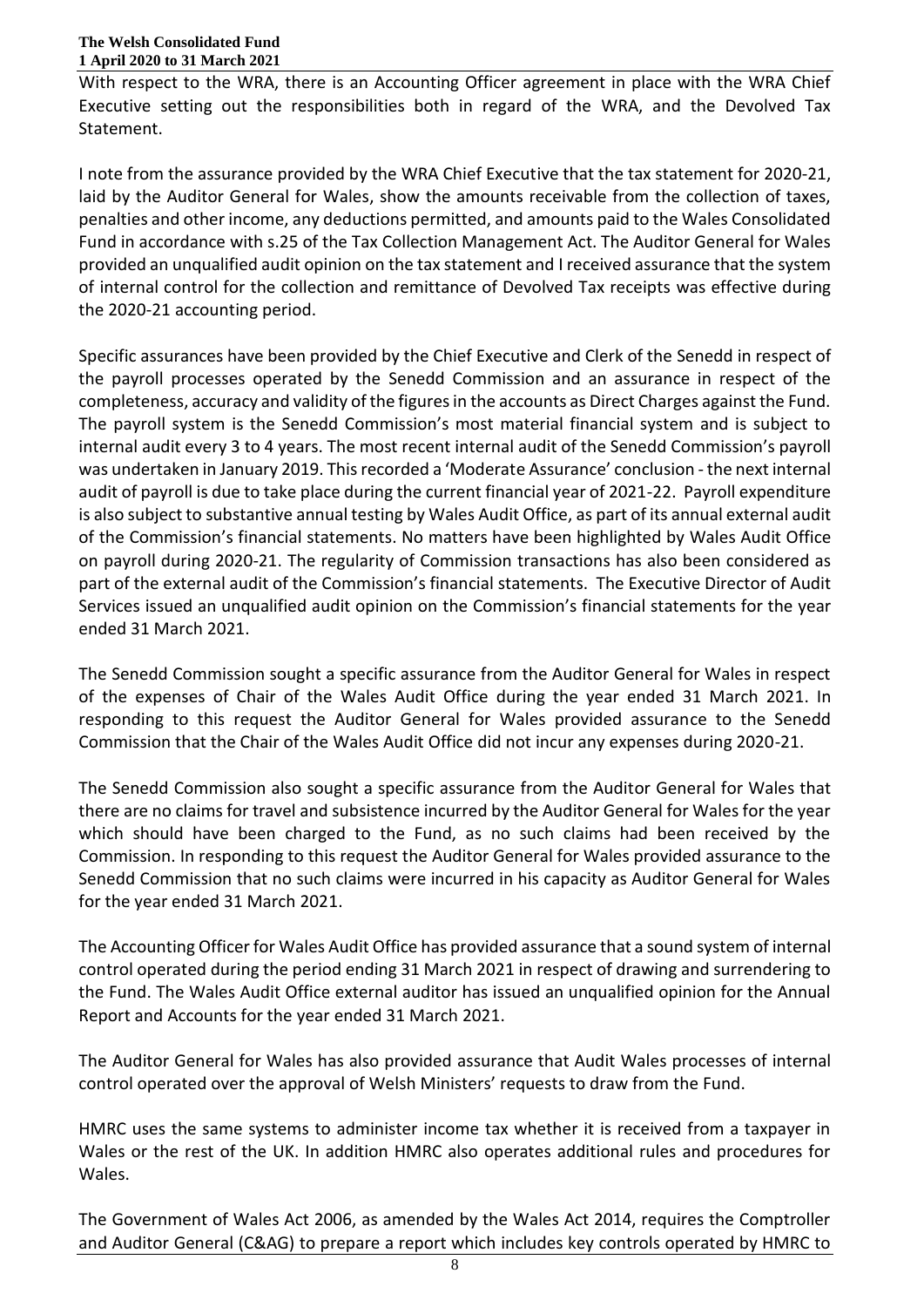assess and collect income tax. This report 'HMRC Administration of Welsh rates of income tax 2020- 21' was published on the 19 January 2022 and noted that HMRC had framed adequate regulations and procedures to secure an effective check on the assessment, collection, and proper allocation of revenue, and that they are being duly carried out."

# **Internal Control Issues**

The positive assurances received provide confidence there are, in general, well-designed and sound frameworks of governance and internal control for the Fund. However, a control issue has been revealed in the course of the year which has been addressed and improvements made, which are set out below.

On 1 June 2020 Welsh Government officials drew £1.5 billion from the Welsh Consolidated Fund on behalf of Welsh Ministers. This funding was drawn at the request of the organisations funded directly from the WCF including the Welsh Government, in the main to cover their costs for the month.

Although the drawings were within the annual limits approved by the Annual Budget Motion passed by the Senedd on 3 March 2020, due to an administrative error Welsh Government officials omitted to request the Auditor General for Wales' approval to draw which is required by sections 124 and 129 of the Government of Wales Act 2006. In particular Section 124 of the Act requires that a sum may only be paid out of the Welsh Consolidated Fund if, as one of the conditions set out in that section, an approval to draw the payment is granted by the Auditor General for Wales. As the drawing was made without the Audit General for Wales' approval being in place, exceptionally in this instance the requirements of s124 of GOWA 2006 were not complied with.

Upon checking their records prior to annual audit Welsh Government officials operating the fund discovered the error and informed the Audit Wales team responsible for the Auditor General for Wales authorisations who have confirmed, had the request been properly presented at the time, it would have been authorised.

All other drawings from the WCF in the year were properly authorised. Welsh Government have reviewed the process and have introduced additional separation of duties controls around the WCF payment request process, and will be working with all parties involved in the control arrangements for drawing from the Welsh Consolidated Fund to identify whether further control processes require amendment.

# **Conclusion**

Based on my review of internal controls within the Welsh Government and the assurances available from the other bodies funded by the Fund, I can take reasonable assurance that arrangements to secure governance, risk management and internal control for the Fund are suitably designed and applied effectively and that where control matters have arisen, management action is being taken. These matters of governance and control are in accordance with the responsibilities assigned to the Principal Accounting Officer in HM Treasury's Welsh Government Accounting Officers' Memorandum.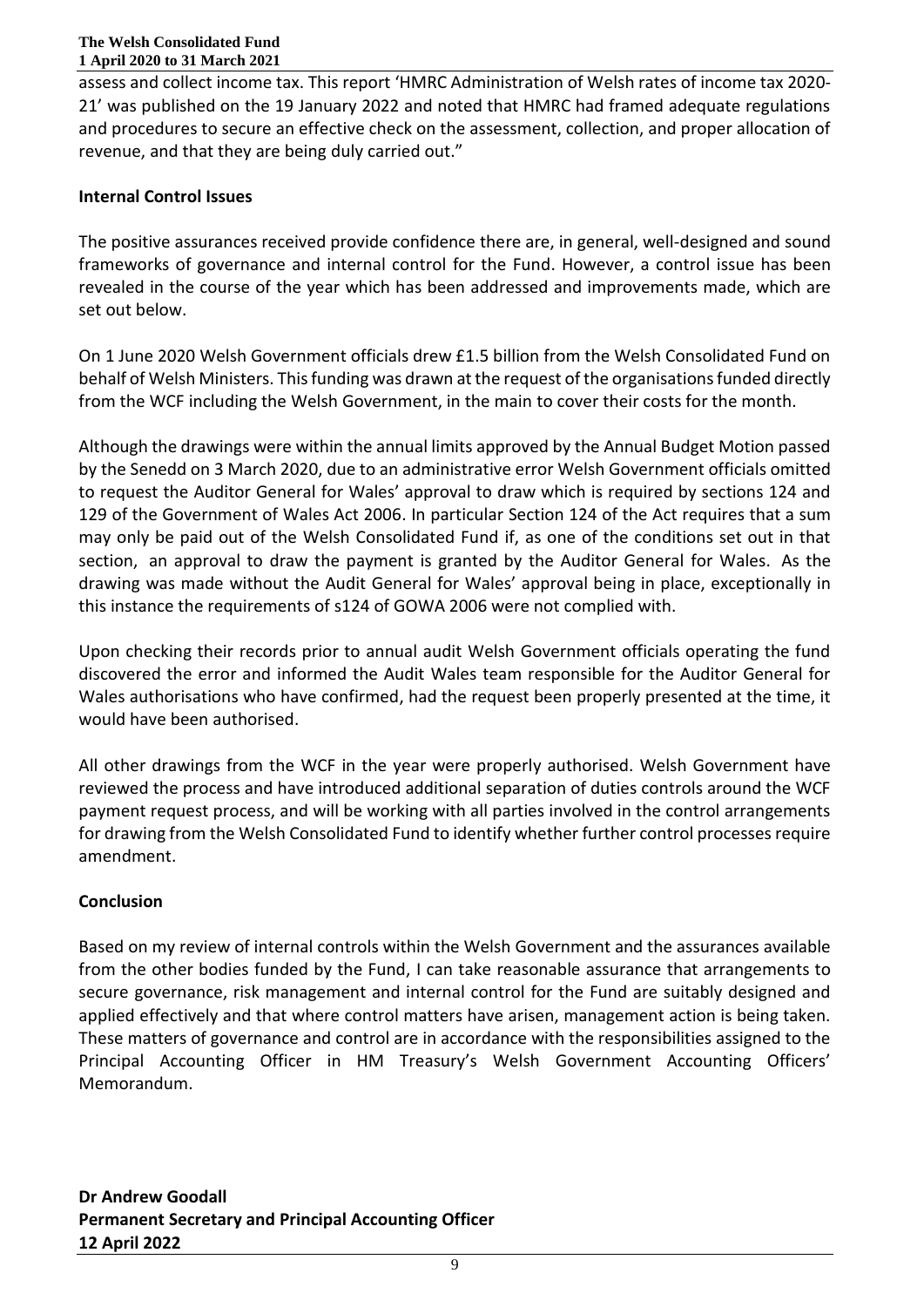# **The Certificate and independent auditor's report of the Auditor General for Wales to the Senedd**

### **Opinion on financial statements**

I certify that I have audited the financial statements of the Welsh Consolidated Fund for the year ended 31 March 2021 under the Government of Wales Act 2006. These comprise the Receipts and Payments Account and the related notes. These financial statements have been prepared on a cash basis under Section 132 of the Government of Wales Act 2006.

In my opinion the financial statements:

- properly present the balances, receipts and payments of the Welsh Consolidated Fund for the year ended 31 March 2021; and
- have been properly prepared in accordance with Section 132 of the Government of Wales Act 2006 and HM Treasury directions issued thereunder.

# **Qualified opinion on regularity**

In my opinion, except for the effects of the matter described in the 'Basis for qualified opinion on regularity' section of my report, in all material respects:

- the sums paid out of the Welsh Consolidated Fund were in accordance with the authorities set out in Sections 124 or 130 of the Government of Wales Act 2006;
- money which is required to be paid into the Welsh Consolidated Fund has been paid into that Fund; and
- the financial transactions recorded in the financial statements conform to the authorities which govern them.

# **Basis for qualified opinion on regularity**

I have qualified my opinion on the regularity of the Welsh Consolidated Fund's financial statements because on 1 June 2020 £1,511,223,936.79 was drawn down from the Welsh Consolidated Fund without appropriate approval. Further detail is set out in the Report below.

# **Basis of opinions**

I conducted my audit in accordance with applicable law and International Standards on Auditing in the UK (ISAs (UK)) and Practice Note 10 'Audit of Financial Statements of Public Sector Entities in the United Kingdom'. My responsibilities under those standards are further described in the auditor's responsibilities for the audit of the financial statements section of my report. I am independent of the body in accordance with the ethical requirements that are relevant to my audit of the financial statements in the UK including the Financial Reporting Council's Ethical Standard, and I have fulfilled my other ethical responsibilities in accordance with these requirements. I believe that the audit evidence I have obtained is sufficient and appropriate to provide a basis for my opinions.

# **Other information**

The other information comprises the information included in the account other than the financial statements and my auditor's report thereon. The Principal Accounting Officer is responsible for the other information in the account. My opinion on the financial statements does not cover the other information and, except to the extent otherwise explicitly stated in my report, I do not express any form of assurance conclusion thereon. My responsibility is to read the other information and, in doing so, consider whether the other information is materially inconsistent with the financial statements or knowledge obtained in the course of the audit, or otherwise appears to be materially misstated. If I identify such material inconsistencies or apparent material misstatements, I am required to determine whether this gives rise to a material misstatement in the financial statements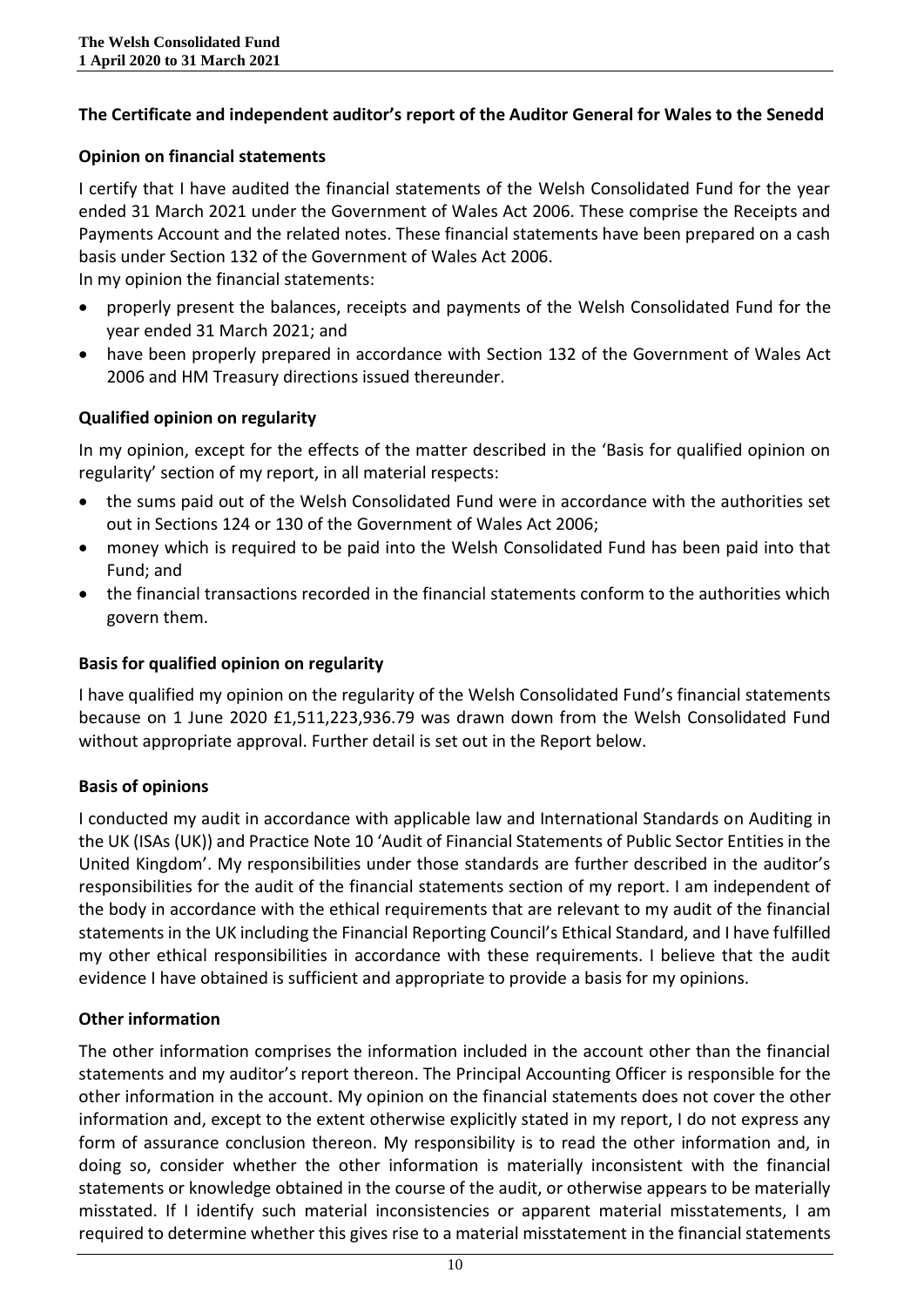themselves. If, based on the work I have performed, I conclude that there is a material misstatement of this other information, I am required to report that fact.

I have nothing to report in this regard.

# **Report on other requirements**

# **Opinion on other matters**

In my opinion, based on the work undertaken in the course of my audit:

- the information given in the Annual Governance Statement for the financial year for which the financial statements are prepared is consistent with the financial statements. As legislation and directions issued do not specify the content and form of the Annual Governance Statement, I am not able to confirm that the Annual Governance Statement has been properly prepared; and
- the information given in the Foreword for the financial year for which the financial statements are prepared is consistent with the financial statements and the Foreword has been prepared in accordance with the directions issued by HM Treasury.

# **Matters on which I report by exception**

I have nothing to report in respect of the following matters which I report to you if, in my opinion:

- adequate accounting records have not been kept; or
- the financial statements are not in agreement with the accounting records and returns; or
- I have not received all the information and explanations I require for my audit.

# **Responsibilities**

# **Responsibilities of the Principal Accounting Officer for the financial statements**

As explained more fully in the Statement of Principal Accounting Officer's Responsibilities, the Principal Accounting Officer is responsible for the preparation of financial statements in accordance with the Government of Wales Act 2006 and HM Treasury directions issued thereunder and for such internal control as the Principal Accounting Officer determines is necessary to enable the preparation of financial statements that are free from material misstatement, whether due to fraud or error.

# **Auditor's responsibilities for the audit of the financial statements**

My objectives are to obtain reasonable assurance about whether the financial statements as a whole are free from material misstatement, whether due to fraud or error, and to issue an auditor's report that includes my opinion. Reasonable assurance is a high level of assurance but is not a guarantee that an audit conducted in accordance with ISAs (UK) will always detect a material misstatement when it exists. Misstatements can arise from fraud or error and are considered material if, individually or in the aggregate, they could reasonably be expected to influence the economic decisions of users taken on the basis of these financial statements.

Irregularities, including fraud, are instances of non-compliance with laws and regulations. I design procedures in line with my responsibilities, outlined above, to detect material misstatements in respect of irregularities, including fraud.

My procedures included the following:

- Enquiring of management and those charged with governance on matters concerned with:
	- $\circ$  identifying, evaluating and complying with laws and regulations and whether they were aware of any instances of non-compliance;
	- o detecting and responding to the risks of fraud and whether they have knowledge of any actual, suspected or alleged fraud; and
	- o the internal controls established to mitigate risks related to fraud or non-compliance with laws and regulations.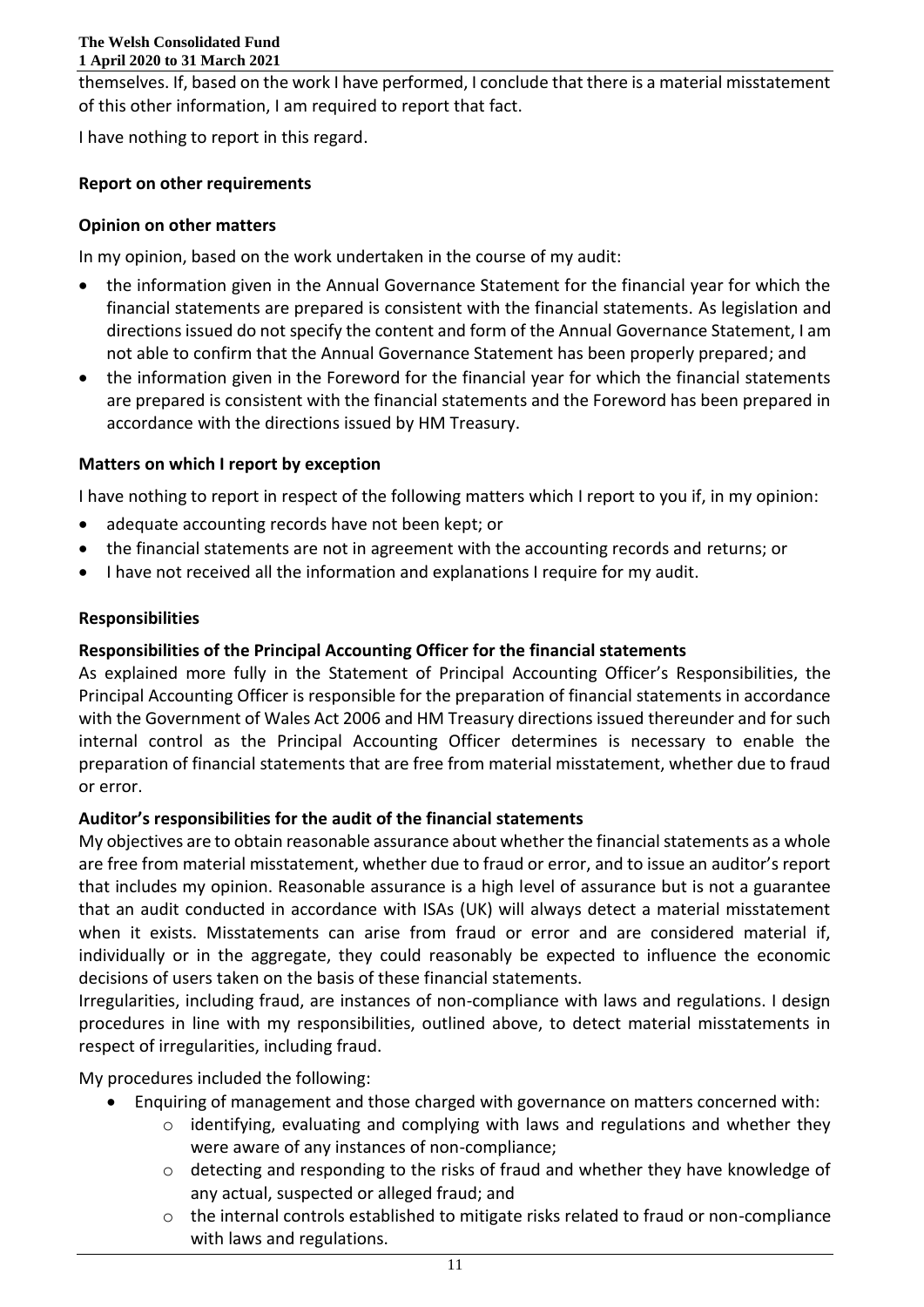- Considering as an audit team how and where fraud might occur in the financial statements and any potential indicators of fraud.
- Obtaining an understanding of Welsh Government's framework of authority as well as other legal and regulatory frameworks that impact on the operation of the Welsh Consolidated Fund, focusing on those laws and regulations that had a direct effect on the financial statements.

In addition to the above, my procedures to respond to identified risks included the following:

- reviewing the financial statement disclosures and testing to supporting documentation to assess compliance with relevant laws and regulations discussed above; and
- in addressing the risk of fraud through management override of controls, testing the appropriateness of journal entries and other adjustments; and evaluating the business rationale of any significant transactions that are unusual or outside the normal course of business.

I also communicated relevant identified laws and regulations and potential fraud risks to all audit team members and remained alert to any indications of fraud or non-compliance with laws and regulations throughout the audit.

The extent to which my procedures are capable of detecting irregularities, including fraud, is affected by the inherent difficulty in detecting irregularities, the effectiveness of the Welsh Consolidated Fund's controls, and the nature, timing and extent of the audit procedures performed.

# **Responsibilities for regularity**

The Principal Accounting Officer is responsible for ensuring the regularity of financial transactions.

I am responsible for expressing an opinion on whether the receipts and payments have been applied to the purposes intended by the Senedd and the financial transactions conform to the authorities which govern them.

I am also responsible for expressing an opinion on whether the sums paid out of the Welsh Consolidated Fund were in accordance with the authorities set out in sections 124 or 130 of the Government of Wales Act 2006 and that money which is required to be paid into the Welsh Consolidated Fund has been paid into that Fund.

# **Report**

Under section 124(1) of the Government of Wales Act 2006 *a sum may only be paid out of the Welsh Consolidated Fund if:*

- *It has been charged on that Fund by any enactment; or*
- *Its payment out is authorised or deemed to be authorised by a Budget resolution of the Senedd*

# *and an approval to draw the payment of the sum out of the Welsh Consolidated Fund is granted by the Auditor General for Wales.*

On 1 June 2020 £1,511,223,936.79 was drawn from the Fund's bank account to provide funds for the Welsh Ministers, the Senedd Commission, the Wales Audit Office and the Public Services Ombudsman for Wales. The funds drawn were within the annual limits approved by the Annual Budget Motion passed by the Senedd on 3 March 2020, however due to an administrative error, Welsh Government officials omitted to request the Auditor General for Wales' approval to draw. As a consequence, the requirements of section 124(1) of the Government of Wales Act 2006 were not complied with and the payments are therefore irregular.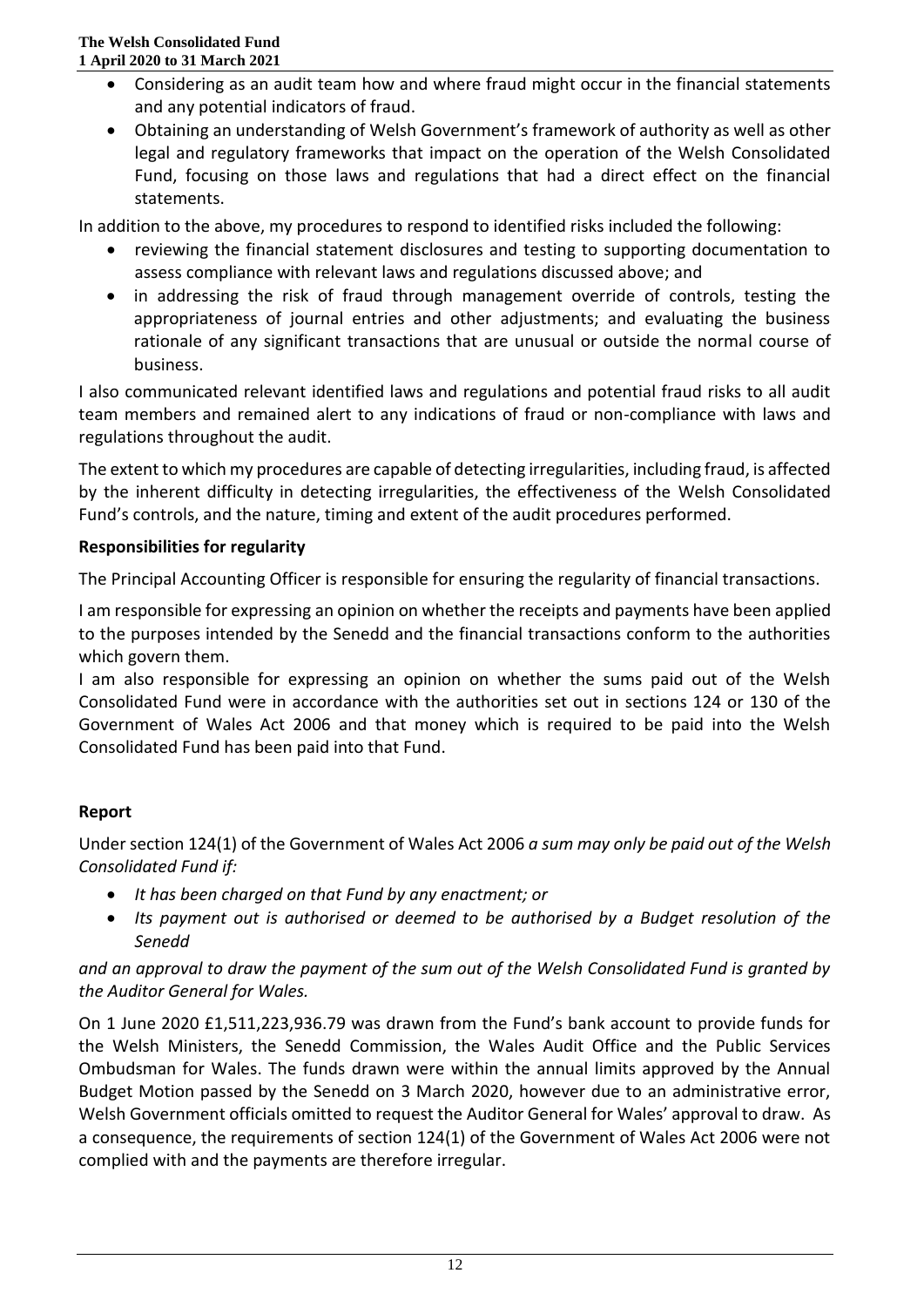I have qualified my regularity opinion as a result.

Ann-Marie Harkin 24 Cathedral Road For and on behalf of the Auditor General for Wales Cardiff 13 April 2022 CF11 9LJ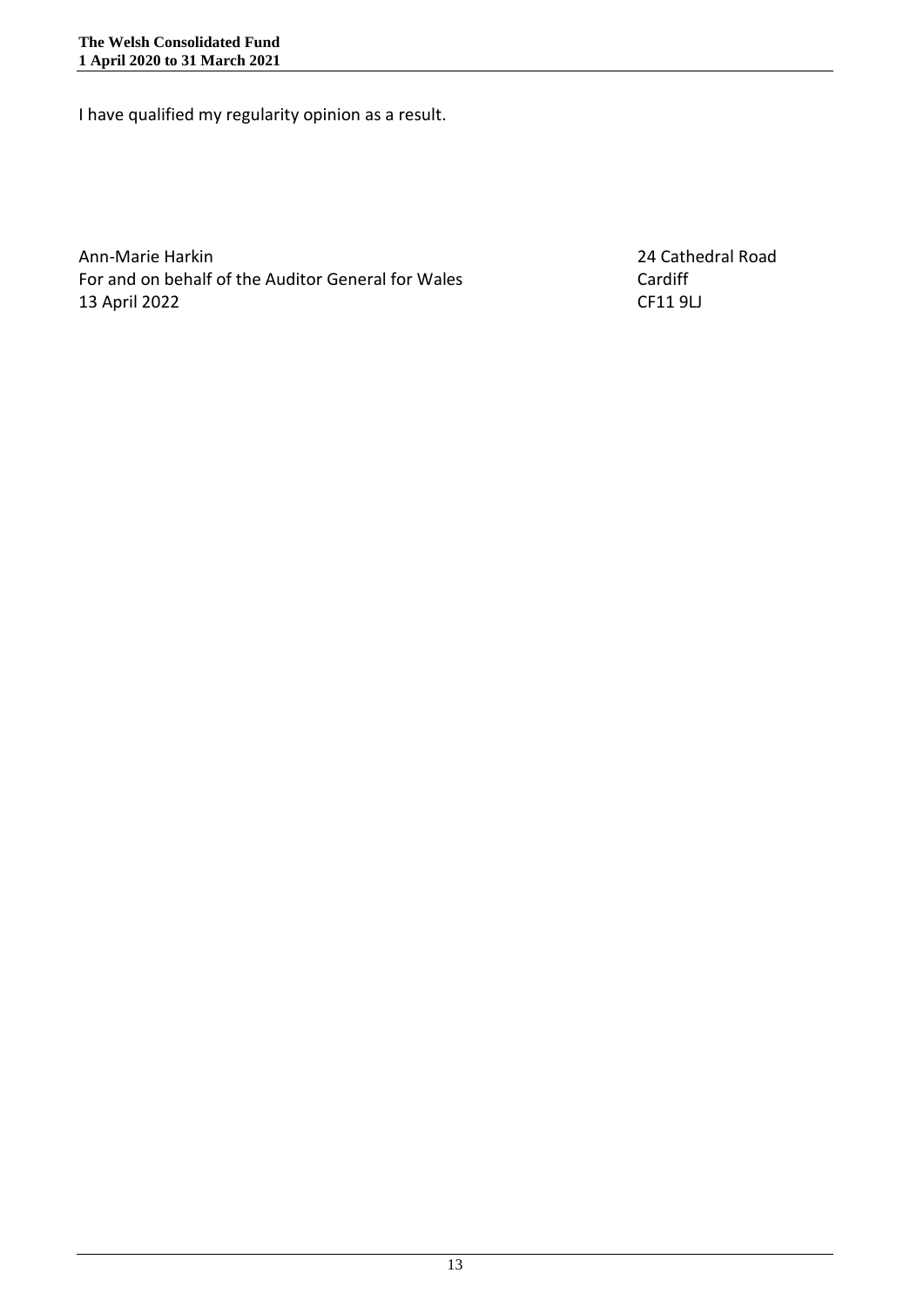#### **RECEIPTS AND PAYMENTS ACCOUNT FOR THE YEAR ENDED 31 MARCH 2021**

|                                                                                                                 |              | 2020-21    | 2019-20    |
|-----------------------------------------------------------------------------------------------------------------|--------------|------------|------------|
| <b>Receipts</b>                                                                                                 | <b>Note</b>  | £000       | £000       |
| Receipts from the Wales Office under Section<br>118(1) of the Government of Wales Act 2006                      | 9            | 19,630,589 | 13,278,546 |
| Non Domestic Rating receipts                                                                                    | $\mathbf{2}$ | 118,850    | 103,408    |
| Borrowing by Welsh Ministers                                                                                    | 4            |            |            |
| HMRC Distribution from National Insurance Fund<br>in respect of Social Security                                 | 5            | 1,279,681  | 1,290,129  |
| Welsh Rate of Income Tax                                                                                        | 6            | 2,169,668  | 2,059,000  |
| Devolved Tax Receipts                                                                                           | 7            | 260,400    | 274,000    |
| Receipts of Senedd Elections                                                                                    | 12           |            | 49         |
| Other receipts                                                                                                  | 8            | 60,831     | 47,686     |
| <b>Total Receipts</b>                                                                                           |              | 23,520,019 | 17,052,818 |
| <b>Payments</b><br>Issues authorised under Senedd Budget<br>Resolutions                                         | 10           | 23,429,387 | 16,966,746 |
| <b>Direct Charges:</b><br>Salaries, related costs and pensions                                                  | 11           | 775        | 761        |
| Expenses of returning officers at Senedd<br>elections                                                           | 12           |            | 595        |
| National Loans Fund repayments of Principal and<br>Interest                                                     | 3            | 4,836      | 3,622      |
| Non Domestic Rating payments by Welsh<br>Ministers                                                              | 2            | 44,570     | 29,974     |
| Surrender to the Secretary of State for Wales of<br>receipts designated under Section 120(3) of the<br>2006 Act | 8            | 28,510     | 47,686     |
| <b>Total Payments</b>                                                                                           |              | 23,508,078 | 17,049,384 |
|                                                                                                                 |              |            |            |
| Net (decrease) /increase in Fund balance                                                                        |              | 11,941     | 3,434      |
| Balance brought forward at 1 April                                                                              |              | 3,480      | 46         |
| <b>Balance carried forward at 31 March</b>                                                                      |              | 15,421     | 3,480      |

The notes on pages 15 to 24 form part of this account

**Dr Andrew Goodall Permanent Secretary and Principal Accounting Officer 12 April 2022**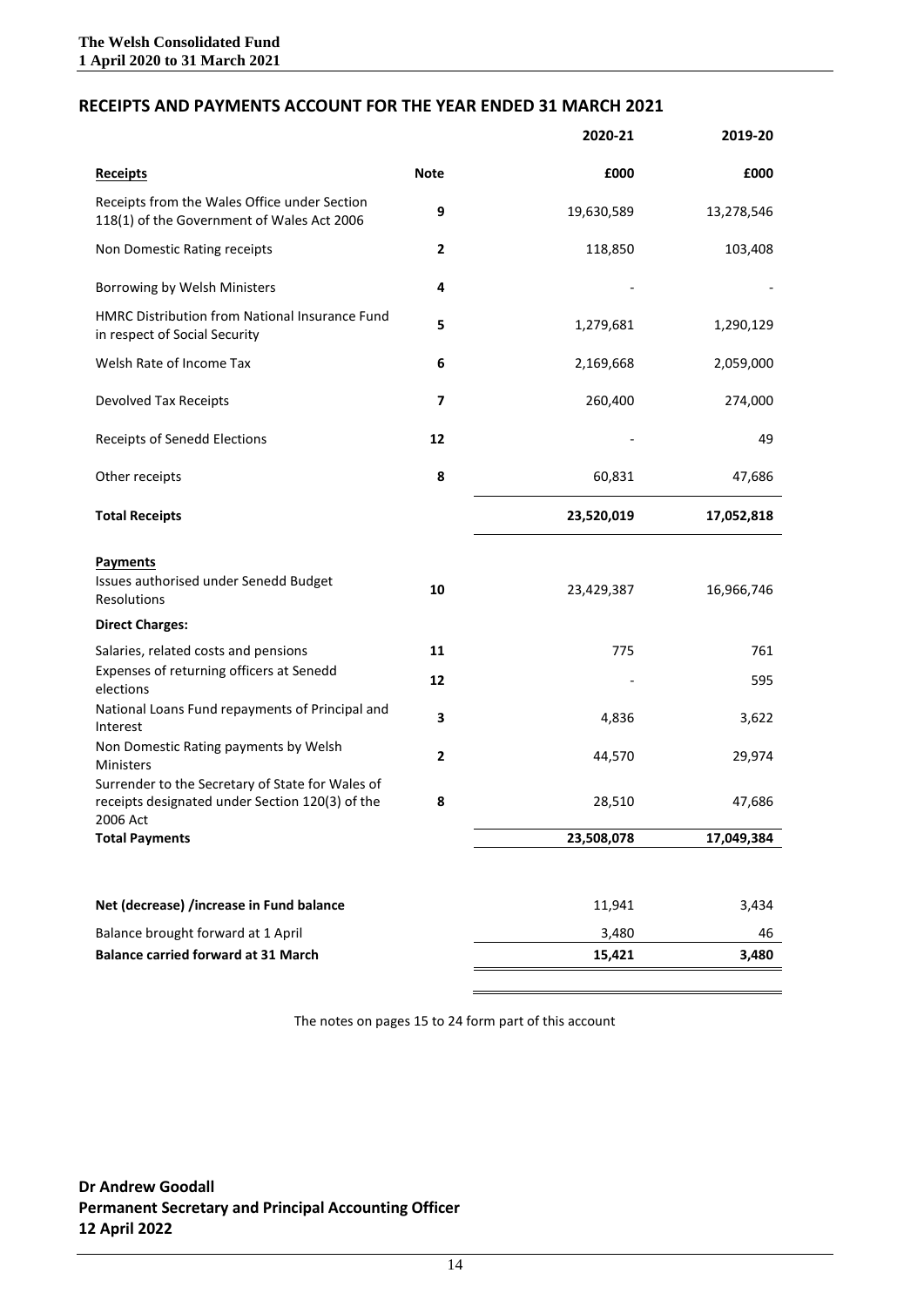### **STATEMENT OF ACCOUNTING POLICIES**

These accounts are prepared on a cash basis under Section 132 of the Government of Wales Act 2006. In addition, balances to and from the Welsh Government are disclosed at Note 14 to assist preparation of the Whole of Government Accounts.

### **Note 2**

# **NON DOMESTIC RATING**

The Welsh Ministers receive non-domestic rates (NDR) collected from ratepayers by Billing Authorities or paid directly to the Welsh Ministers by ratepayers on the Central Rating list. The Welsh Ministers are required to redistribute the contributions to Receiving Authorities in proportion to the resident adult population (aged 18 or over) in each administrative area (Local Government Finance Report 2020-21 No's 1 and 2, Section 2 Chapter 4.1 & Amendment of the Local Government Finance Report No.1 2020-21 Chapter 4.1). The NDR received are thus pooled and redistributed. The operation of the pool is governed by Schedule 8 to the Local Government Finance Act 1988 and regulations made under Section 141 of that Act. Under the Government of Wales Act 2006 nondomestic rates income must be paid into the Fund and any related non-domestic rates expenditure is a direct charge on the Fund.

With the approval of HM Treasury, in order to avoid unnecessary cash transfers between the Welsh Government and authorities, local authorities are permitted to net off the NDR they collect against the funding they require, with differences from one year to the next being allowed for in determining the amount of Revenue Support Grant to be provided for any given year. During the period 1 April 2020 to 31 March 2021 gross NDR contributions into the pool totalled £1,050,758,000 (2019-20: £1,031,615,000).

The payments made through the Fund of £44,570,000 (2019-20: £29,974,000) represent payments to authorities and central list ratepayers as a result of the final recalculations of contributions for 2019-20 and previous years following receipt of billing authority audited claims and reductions in rateable values for central list ratepayers. This figure includes payments totalling £1,763,000 (2019- 20: £2,000) to cover payments made by Welsh Government during 2019-20 to central list ratepayers as a result of recalculations.

Receipts into the Fund of £118,850,000 (2019-20: £103,408,000) include £104,092,000 contributions from central list ratepayers and additional receipts as a result of final recalculations of contributions for 2019-20 and previous years following receipt of audited claims from authorities and £14,758,000 for the surrender of the surplus gross NDR contributions over distributions made.

Further information on NDR is contained in the Welsh Government Consolidated Annual Report and Accounts 2020-21 and the Non-Domestic Rating Account (Wales) 2020-21.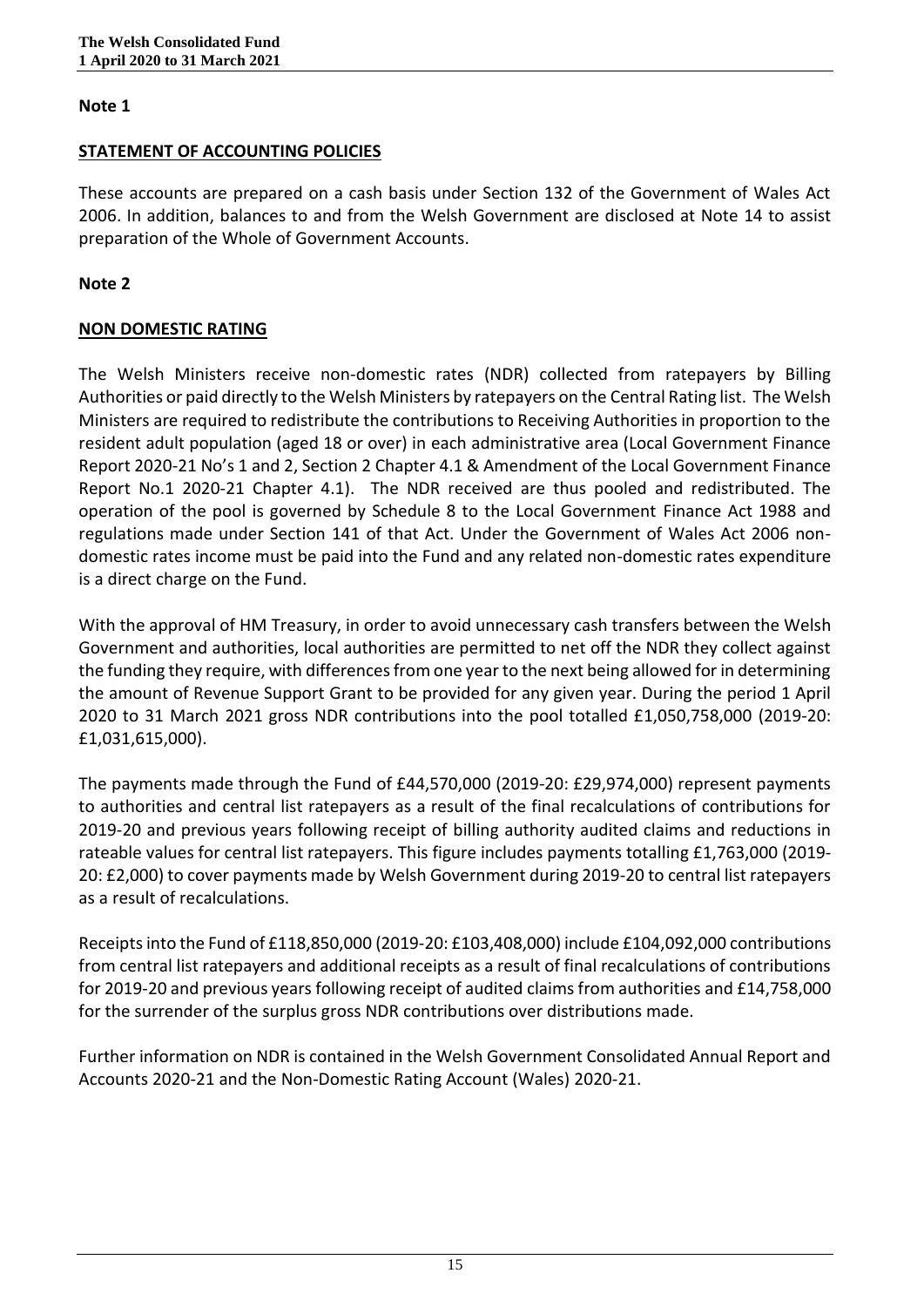# **NATIONAL LOANS FUND**

Included within these balances are loans from the National Loans Fund (NLF) lent onwards by the Wales Office originally to the Mid-Wales Development Corporation. They were then passed to the Development Board for Rural Wales (DBRW) in the 1980's; and to the Welsh Development Agency (WDA) when DBRW was abolished in 1998. Following WDA abolition in 2006, responsibility for the repayment of principal and interest falls on the Welsh Government. Payments of £1,745,192 were made by the Welsh Government to the Wales Office in 2020-21. As the repayment of both interest and principal to the NLF is a direct charge on the Fund, the Welsh Government received £1,745,192 from the Fund to fund the loan repayments (2019-20: £1,745,192).

Also included are the repayments of principal and interest for amounts borrowed under Section 121 of Government of Wales Act 2006 (See Note 4 for more details). Repayments of interest and principal in 2020-21 amounted to £3,090,485 (2019-20: 1,877,066) which are direct charges on the Fund.

### **Note 4**

### **BORROWING BY WELSH MINISTERS**

Under Section 121 of Government of Wales Act 2006 (as amended by the Wales Act 2014 and 2017) additional borrowing powers were conferred on Welsh Ministers with effect from 1<sup>st</sup> January 2017. Any sums borrowed and repaid under these provisions must be done via the Fund and therefore reflected in these accounts. The first sums borrowed from the NLF were received by the Fund in 2018-19.

A summary of the borrowing position is set out as follows:

|                        | Principal<br>£000 | <b>Accrued Interest</b><br>£000                                                                       | <b>Total</b><br>£000 |
|------------------------|-------------------|-------------------------------------------------------------------------------------------------------|----------------------|
| <b>At 1 April 2020</b> | 63,910            | 147                                                                                                   | 64,057               |
| New Borrowing          | -                 | $\hskip1.6pt\hskip1.6pt\hskip1.6pt\hskip1.6pt\hskip1.6pt\hskip1.6pt\hskip1.6pt\hskip1.6pt\hskip1.6pt$ |                      |
| Interest Incurred      |                   | 881                                                                                                   | 881                  |
| Repayments             | (2, 204)          | -                                                                                                     | (2, 204)             |
| <b>Interest Paid</b>   | -                 | (887)                                                                                                 | (887)                |
| At 31 March 2021       | 61,706            | 141                                                                                                   | 61,847               |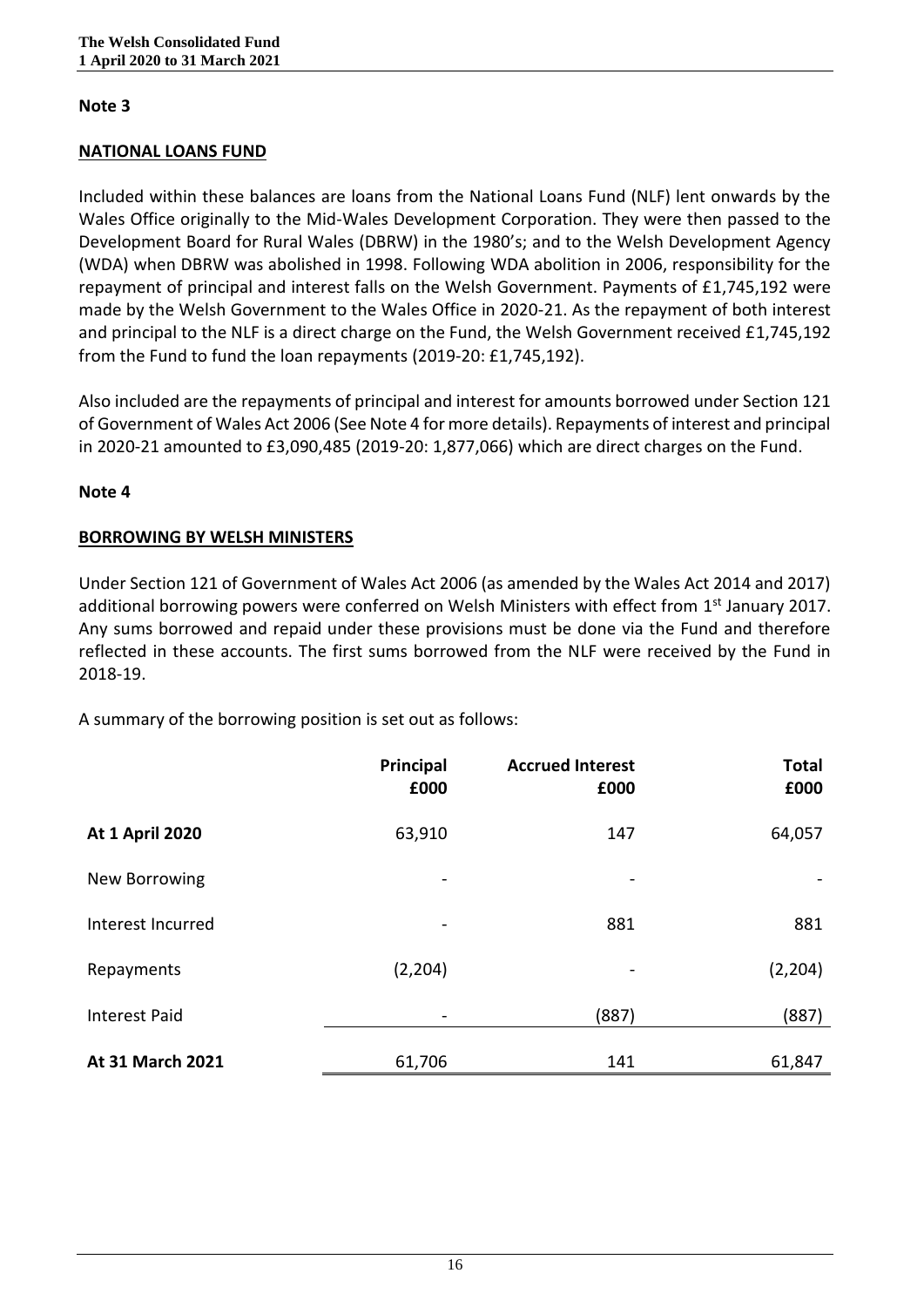# **Note 4 cont.d**

The repayment of borrowing is scheduled as follows:

| At 31 March 2021       | Principal<br>£000 | <b>Interest</b><br>£000 | <b>Total</b><br>£000 |
|------------------------|-------------------|-------------------------|----------------------|
| Less than 1 year       | 2,234             | 856                     | 3,090                |
| 1-5 years              | 9,256             | 3,106                   | 12,362               |
| More than 5 years      | 50,216            | 6,950                   | 57,166               |
|                        |                   |                         |                      |
| <b>Total</b>           | 61,706            | 10,912                  | 72,618               |
|                        |                   |                         |                      |
|                        | Principal         | <b>Accrued Interest</b> | <b>Total</b>         |
|                        | £000              | £000                    | £000                 |
| <b>At 1 April 2019</b> | 65,000            | 25                      | 65,025               |
| New Borrowing          |                   |                         |                      |
| Interest Incurred      |                   | 909                     | 909                  |
| Repayments             | (1,090)           |                         | (1,090)              |
|                        |                   |                         |                      |
| <b>Interest Paid</b>   |                   | (787)                   | (787)                |

The repayment of borrowing is scheduled as follows:

| At 31 March 2020  | Principal<br>£000 | Interest<br>£000 | <b>Total</b><br>£000 |
|-------------------|-------------------|------------------|----------------------|
| Less than 1 year  | 2,203             | 887              | 3,090                |
| 1-5 years         | 9,128             | 3,234            | 12,362               |
| More than 5 years | 52,579            | 7,678            | 60,257               |
|                   |                   |                  |                      |
| <b>Total</b>      | 63,910            | 11,799           | 75,709               |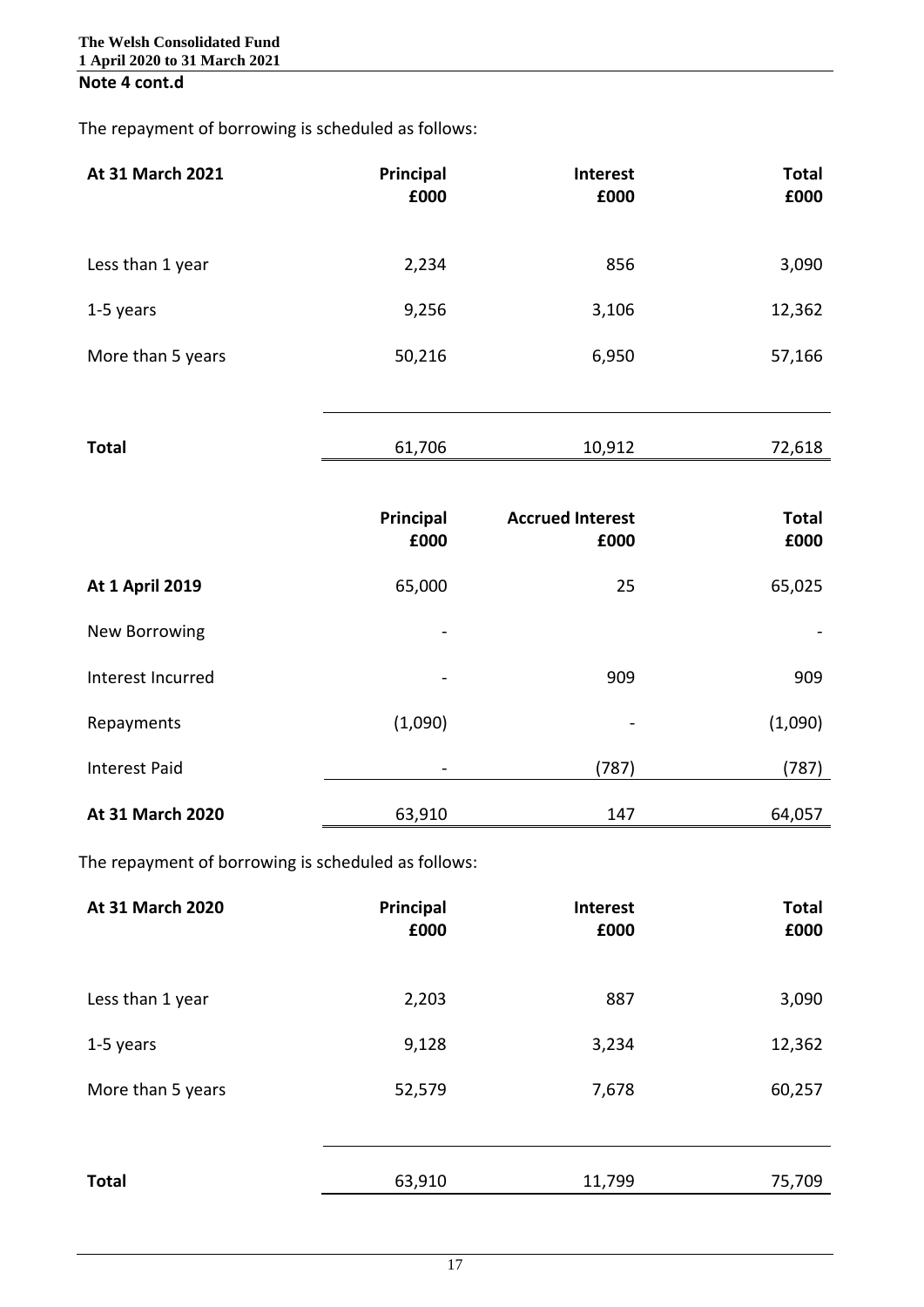### **HMRC DISTRIBUTION FROM NATIONAL INSURANCE FUND IN RESPECT OF SOCIAL SECURITY**

As of 2017-18 the HMRC distribution from National Insurance in respect of Social Security was paid in to the Fund. In previous years this was paid directly to Welsh Government. In 2020-21 the amount paid in to the Fund in respect of this was £1,279,681,283 (2019-20: £1,290,129,000).

### **Note 6**

# **WELSH RATE OF INCOME TAX**

The Wales Act 2014 and 2017 amended the provisions of the Government of Wales Act 2006 with regard to income tax. The amended Government of Wales Act 2006 Section 116D empowers the Senedd to set a Welsh Rate of Income Tax (WRIT) for Welsh taxpayer on non-savings, non-dividend income in each tax band with effect from 6 April 2019. The WRIT will be set each year through a Resolution passed by the Senedd on the basis of a proposal made by Welsh Ministers.

HMRC continue to collect Income Tax in Wales, including the WRIT under a Memorandum of Understanding with the Welsh Government, the amounts collected are paid into the UK Consolidated Fund. The amount of WRIT paid into the Welsh Consolidated Fund in the year is agreed with HMT and is calculated on a forecast and reconciliation basis as set out in the Fiscal Framework agreed between the UK and Welsh Governments.

The UK Government transfers the WRIT based on forecasts set out in the Main Estimates annually. This is done via the Wales Office as a WRIT Payover. The WRIT revenues are therefore drawn into the Welsh Consolidated Fund from the Wales Office alongside the normal block grant process. The reconciliation of forecast to actual WRIT revenues is the subject of adjustments to the block grant in future years.

The WRIT Payover for 2020-2021 to the Welsh Consolidated Fund is £2,169,668,000 (2019-20: £2,059,000,000)

# **Note 7**

# **DEVOLVED TAXES**

The Wales Act 2014 devolved a range of new financial powers to the Senedd Cymru, including in relation to taxation. Subsequently, the Tax Collection and Management (Wales) Act 2016 provided for the establishment of the WRA. Since April 2018 the WRA has collected and managed two devolved Welsh taxes - Land Transaction Tax and Landfill Disposals Tax - on behalf of the Welsh Government. Section 25 of the 2016 Act requires the WRA to pay the taxes collected into the Fund.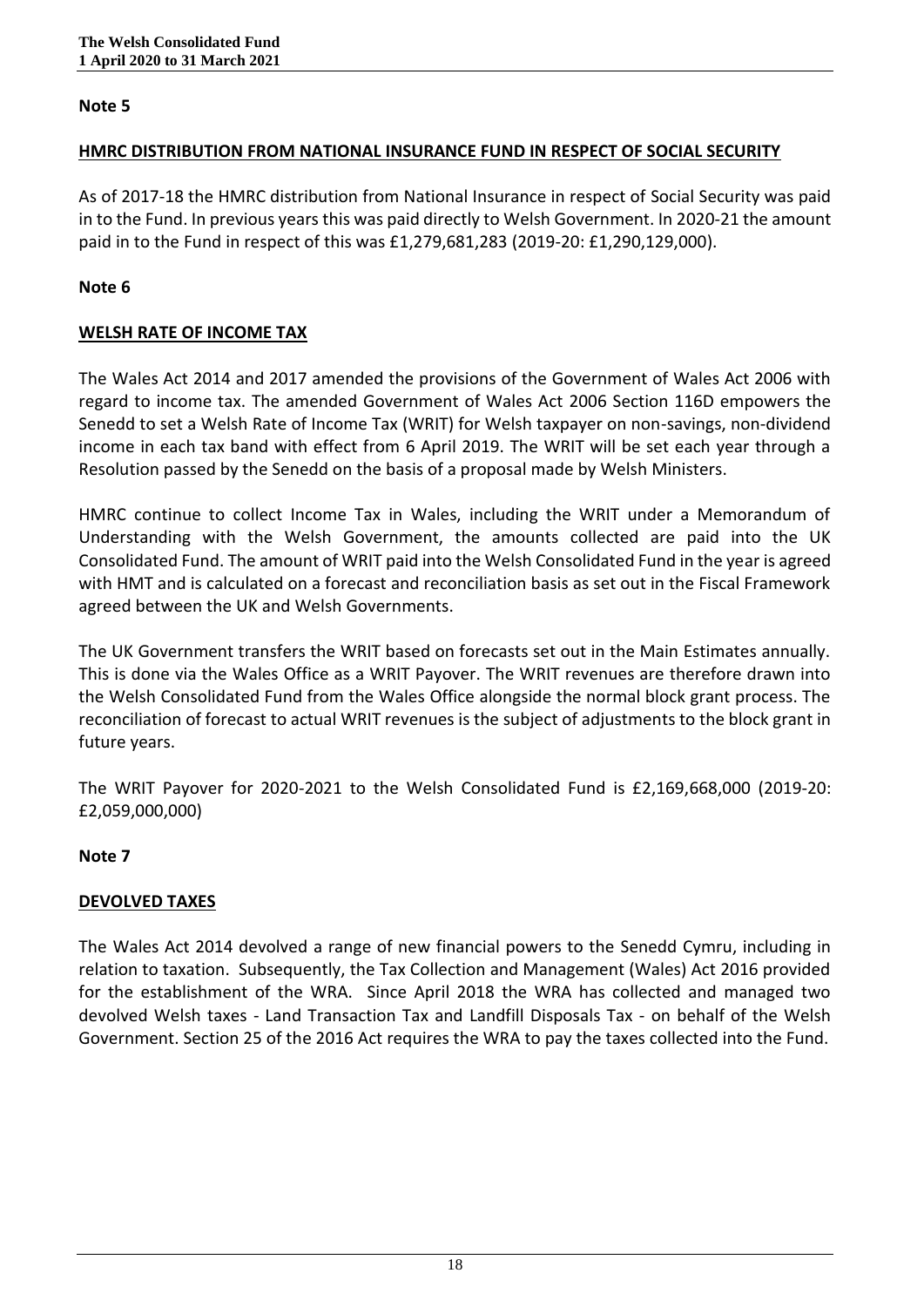During the year 2020-21, the WRA paid £260 million (2019-20: £274 million) to the Fund in respect of the two Devolved Taxes:

|                             | 2020-21<br>£000 | 2019-20<br>£000 |
|-----------------------------|-----------------|-----------------|
| Landfill Disposal Tax       | 32,331          | 38,357          |
| <b>Land Transaction Tax</b> | 228,069         | 235,643         |
| <b>Total Devolved Taxes</b> | 260,400         | 274,000         |

### **Note 8**

### **OTHER RECEIPTS**

**The Government of Wales Act 2006 (Designation of Receipts) Order 2007** designates certain receipts (designated receipts). Under the Government of Wales Act 2006 the Welsh Ministers must pay to the Wales Office sums equal to the amount of the designated receipts. Section 120(6) of the Act provides that sums required for the Welsh Ministers to make payments under this Order are charged on the Fund.

|                                  | <b>Receipts paid</b><br>into fund<br>2020-21<br>£000 | <b>Receipts surrendered</b><br>to the Wales Office<br>2020-21<br>£000 | <b>Receipts</b><br>paid<br>into fund<br>2019-20<br>£000 | <b>Receipts surrendered</b><br>to the Wales Office<br>2019-20<br>£000 |
|----------------------------------|------------------------------------------------------|-----------------------------------------------------------------------|---------------------------------------------------------|-----------------------------------------------------------------------|
| Welsh Government                 | 60,831                                               | 28,510                                                                | 47,686                                                  | 47,686                                                                |
| <b>Total Designated Receipts</b> | 60,831                                               | 28,510                                                                | 47,686                                                  | 47,686                                                                |
| <b>TOTAL</b>                     | 60,831                                               | 28,510                                                                | 47,686                                                  | 47,686                                                                |

Total receipts paid into the fund for 2020-21 was £60,831k. During the year, the excess funding drawn not spent for 2019-20 of £32,320,779 by the Welsh Government was repaid to the consolidated fund – see Note 13. The remaining £28,510k of receipts were surrendered to the Wales **Office**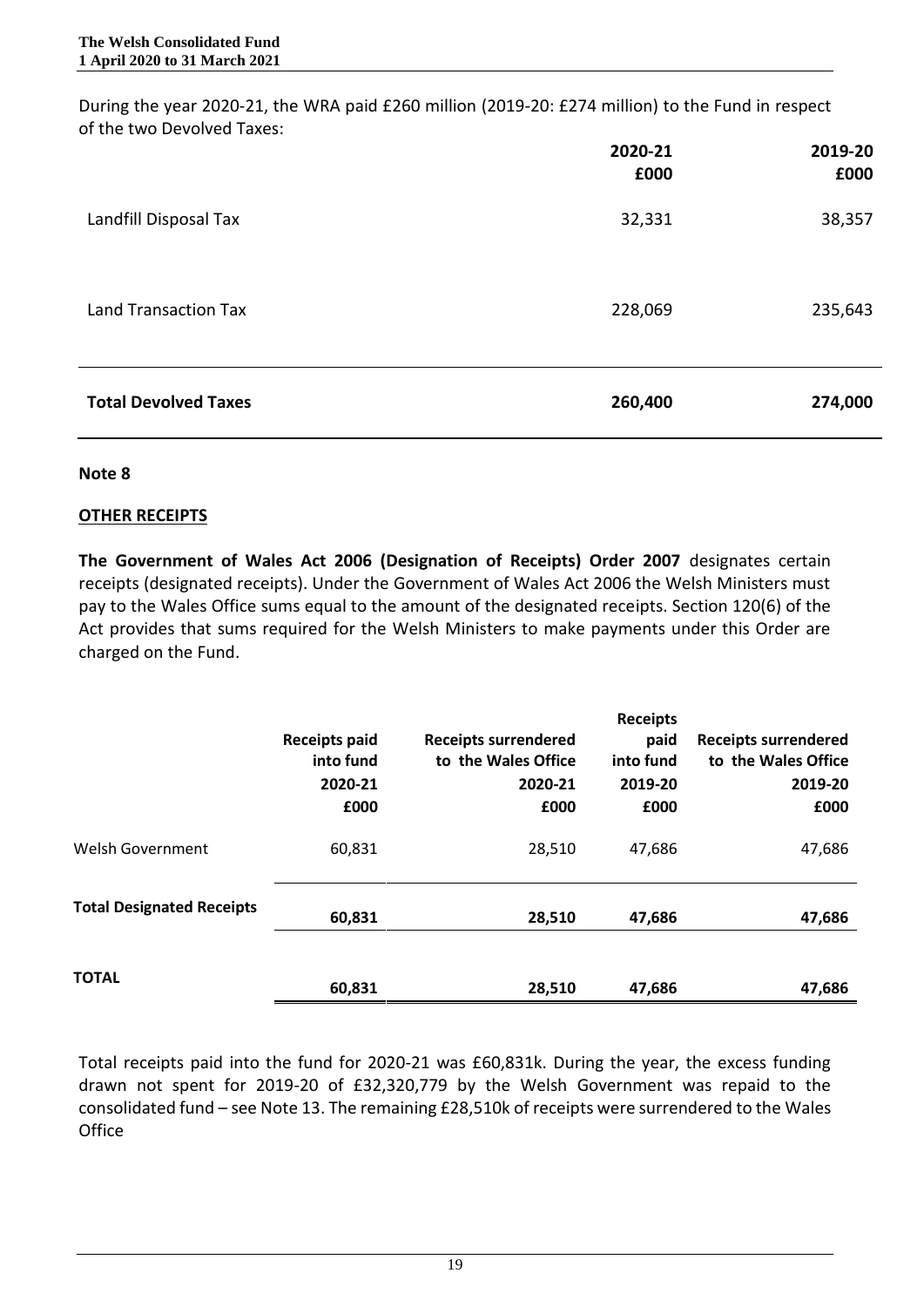### **Receipts from and Payments to the UK Contingencies Fund.**

The UK Contingencies Fund is used to finance payments for urgent services in anticipation of UK Parliamentary provision for those services becoming available, and to provide funds required temporarily by government departments for necessary working balances, or to meet other temporary cash deficiencies. The Wales Office as the UK Department responsible for transferring funds for Wales into the WCF made two successful applications for a short-term Contingencies Fund advance of £856,557,000 and £3,800,000,000 based on the forecast Welsh Government cash required from the WCF in July 2020 and February 2021.

These amounts reflect the excess of cash required by the Wales Office over the remaining UK Vote on Account and Main Estimate cash requirement (available cash funding limit) for payment into the WCF. Advances were required due to the significantly increased levels of cash required from the WCF by the Welsh Government to support expenditure in 2020-21 as a result of the coronavirus pandemic and the delayed timing of the Main and Supplementary Estimates by the UK Parliament to provide revised cash funding limits to the Wales Office.

Cash drawn from the UK Contingencies Fund by the Wales Office was transferred into the WCF, and drawn against forecast cash need by Welsh Government in the normal manner.

The Wales Office repaid the UK Contingencies fund £856,557,000 in August 2020. However, this repayment was erroneously paid to the WCF instead of the Contingencies Fund by the Wales Office on 3 August 2020. This was identified immediately and was repaid to Wales Office from the WCF on the same day. Repayment to the Contingencies Fund was subsequently made on 3 August 2020.

Welsh Government drew £3,200,000,000 from the WCF in respect of the second contingencies fund advance made by Wales Office, £600,000,000 was not required to be drawn by Welsh Government from the WCF, and was returned from the WCF to the Wales Office on 24 March 2021. Receipts from the Wales Office shown in the receipts and payments account on page 14 are shown net of this £600,000,000 repayment. The Wales Office repaid the £3,800,000,000 Contingencies Fund advance in full once the Supplementary Estimate revised cash requirements were made available in March 2021. There were no Contingency Fund transactions in 2019-20.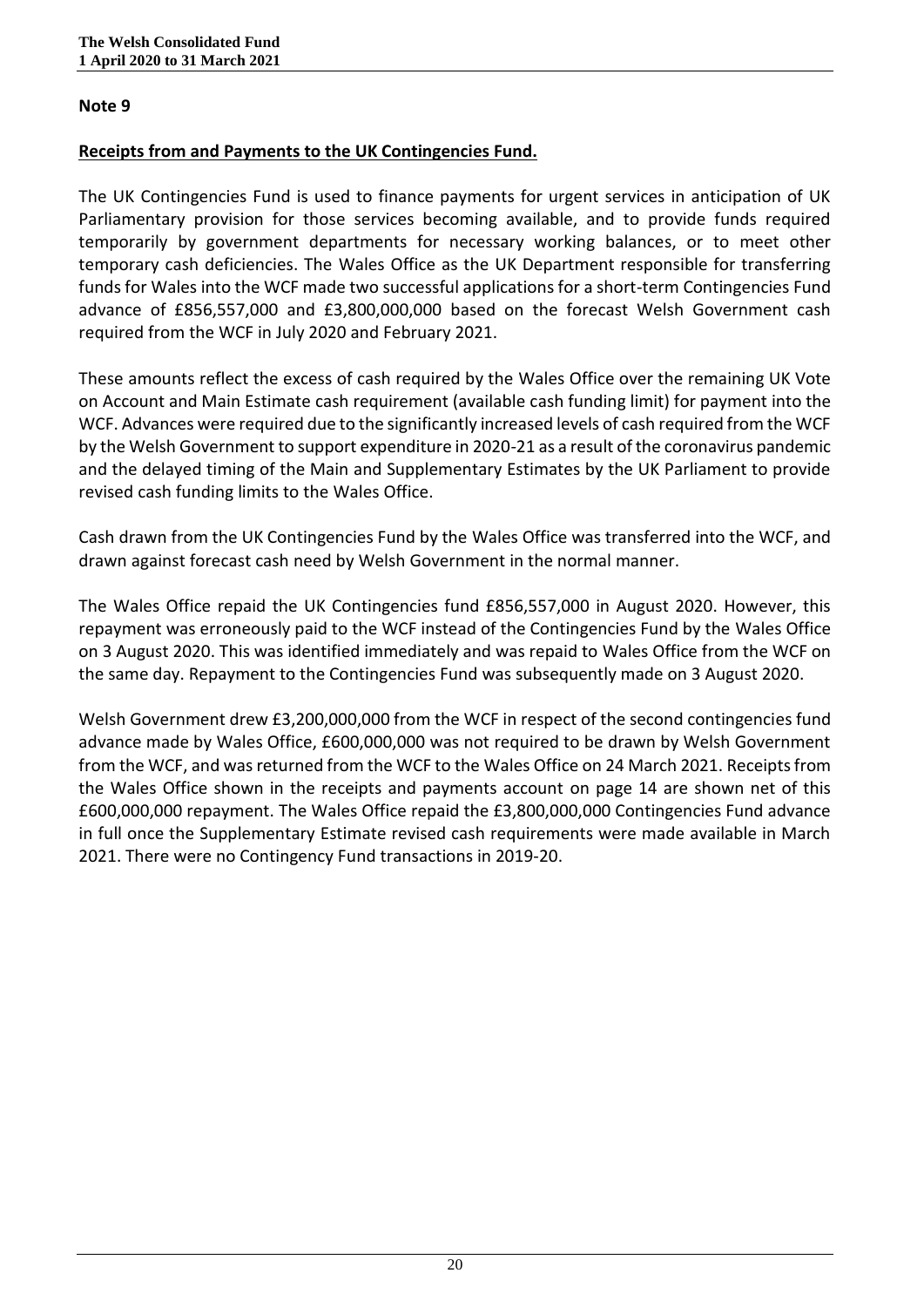### **ISSUES AUTHORISED UNDER BUDGET MOTIONS**

The Annual Budget Motion is passed under Section 125 of the Government of Wales Act 2006. For the period of this account the Senedd Cymru approved: The Annual Budget Motion 2020-21 (GEN-LD13052) as amended by the Supplementary Budget Motion(s) 2020-21 (GEN-LD13203 (First Supplementary Budget), GEN-LD13624 (Second Supplementary Budget), and GEN-LD14117 (Third Supplementary Budget)).

The following amounts were paid out of the Fund under the authority of the Budget Motions.

See also Note 13, which details amounts drawn down and unspent at 31 March 2021.

|                                           | 2020-21<br>£000 | 2019-20<br>£000 |
|-------------------------------------------|-----------------|-----------------|
| Welsh Government                          | 23,363,501      | 16,900,822      |
| <b>Senedd Commission</b>                  | 55,000          | 53,250          |
| <b>Wales Audit Office</b>                 | 6,838           | 7,810           |
| <b>Public Service Ombudsman for Wales</b> | 4,048           | 4,864           |
| <b>Total</b>                              | 23,429,387      | 16,966,746      |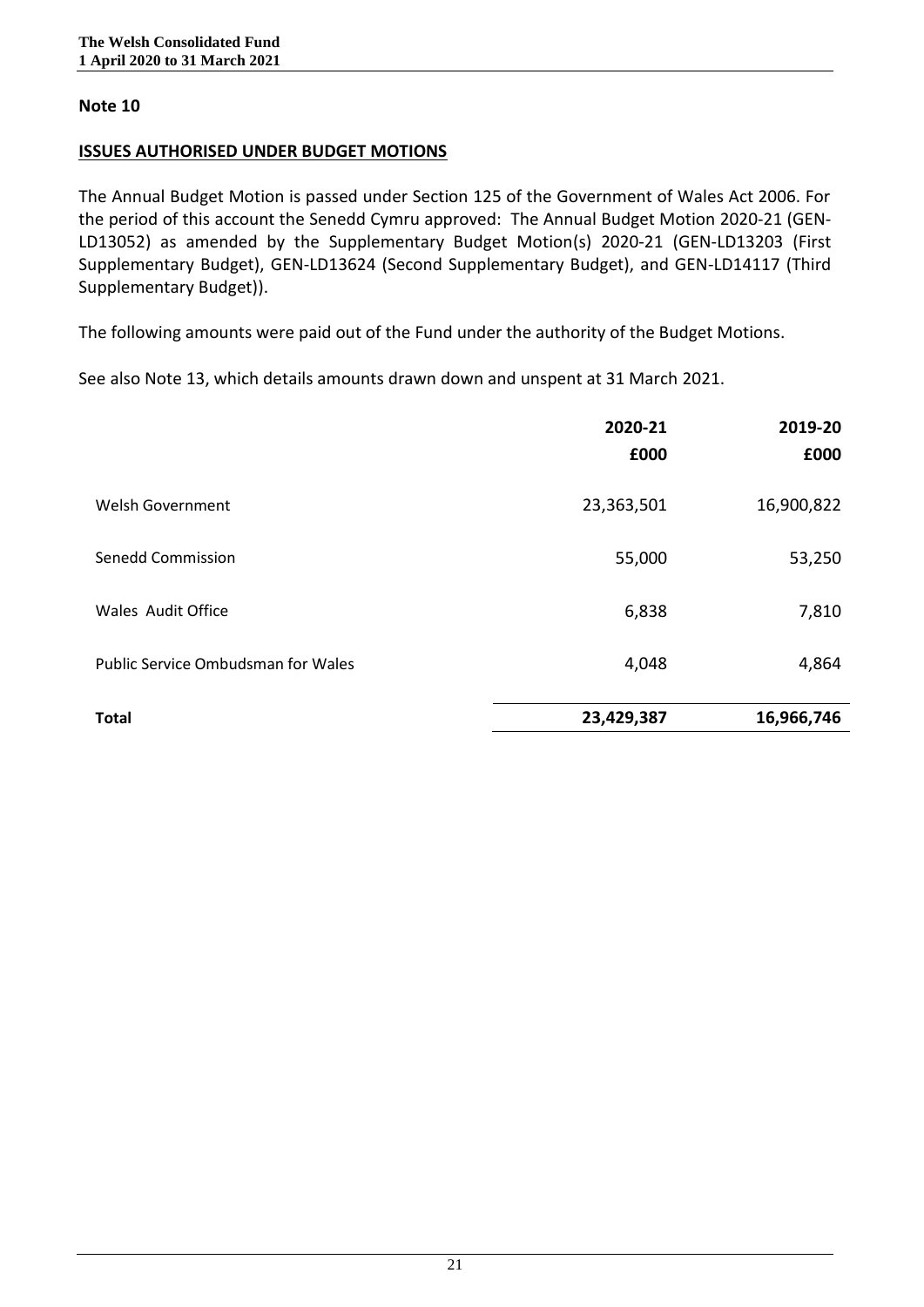#### **SALARIES, RELATED COSTS AND PENSIONS 2020-21**

|                                     | <b>Senedd Cymru</b>                        |                                                             |                                                    | <b>Wales Audit Office</b>                      |                                                     | Ombudsman                                         |                |
|-------------------------------------|--------------------------------------------|-------------------------------------------------------------|----------------------------------------------------|------------------------------------------------|-----------------------------------------------------|---------------------------------------------------|----------------|
|                                     | <b>Presiding</b><br><b>Officer</b><br>£000 | <b>Deputy</b><br><b>Presiding</b><br><b>Officer</b><br>£000 | <b>Standards</b><br>Commissioner<br>$\ast$<br>£000 | <b>Auditor</b><br>General<br>for Wales<br>£000 | <b>Wales Audit</b><br><b>Office Chair</b><br>£000** | <b>Public Service</b><br><b>Ombudsman</b><br>£000 | Total<br>£000  |
| Salaries                            | 111                                        | 90                                                          | 38                                                 | 150                                            | 25                                                  | 155                                               | 569            |
| National Insurance<br>Contributions | 14                                         | 11                                                          | 4                                                  | 19                                             | $\overline{2}$                                      | 20                                                | 70             |
| <b>Pension Costs</b>                | 22                                         | 18                                                          | 0                                                  | 45                                             | 0                                                   | 47                                                | 132            |
| Apprenticeship<br>Levy              | $\mathbf 1$                                | 1                                                           | 0                                                  | 1                                              | 0                                                   | $\mathbf{1}$                                      | $\overline{4}$ |
| TOTAL <sup>2</sup>                  | 148                                        | 120                                                         | 42                                                 | 215                                            | 27                                                  | 223                                               | 775            |

\*The salaries above for the Standards Commissioner include reimbursement of expenses that are direct charge on the fund. \*\* These payments reflect a change of appointment in 2020-21. In respect of the Wales Audit Office Chair the balance of payments for the two post occupants in year is £14,809 and £12,452.

#### **SALARIES, RELATED COSTS AND PENSIONS 2019-20**

|                                     |                                     | Senedd<br>Cymru                                             |                                               | <b>Wales Audit Office</b>                      |                                                       | Ombudsman                                  |                      |
|-------------------------------------|-------------------------------------|-------------------------------------------------------------|-----------------------------------------------|------------------------------------------------|-------------------------------------------------------|--------------------------------------------|----------------------|
|                                     | Presiding<br><b>Officer</b><br>£000 | <b>Deputy</b><br><b>Presiding</b><br><b>Officer</b><br>£000 | <b>Standards</b><br>Commissioner<br>∗<br>£000 | <b>Auditor</b><br>General<br>for Wales<br>£000 | <b>Wales Audit</b><br><b>Office</b><br>Chair*<br>£000 | <b>Public Service</b><br>Ombudsman<br>£000 | <b>Total</b><br>£000 |
| <b>Salaries</b>                     | 111                                 | 90                                                          | 28                                            | 148                                            | 30                                                    | 151                                        | 558                  |
| National Insurance<br>Contributions | 14                                  | 11                                                          | 3                                             | 19                                             | 3                                                     | 20                                         | 70                   |
| <b>Pension Costs</b>                | 22                                  | 18                                                          | 0                                             | 44                                             | 0                                                     | 46                                         | 130                  |
| Apprenticeship<br>Levy              | $\mathbf{1}$                        | 0                                                           | 0                                             | $\mathbf{1}$                                   | 0                                                     | $\mathbf{1}$                               | 3                    |
| <b>TOTAL</b>                        | 148                                 | 119                                                         | $31**$                                        | 212                                            | 33                                                    | 218                                        | 761                  |

\*The salaries above for the Standards Commissioner and Wales Audit Office Chair include reimbursement of expenses that are direct charge on the fund. During 2019-20 changes were made to the processing of the Wales Audit Office Chair's expenses, becoming a direct charge on the fund. Further information is available in the 2019-20 Wales Audit Office published accounts.

\*\*These payments reflect a change of appointment in 2019-20. In respect of the Standards Commissioner the balance of payments for the two post occupants in year is £ 17,900 and £12,898.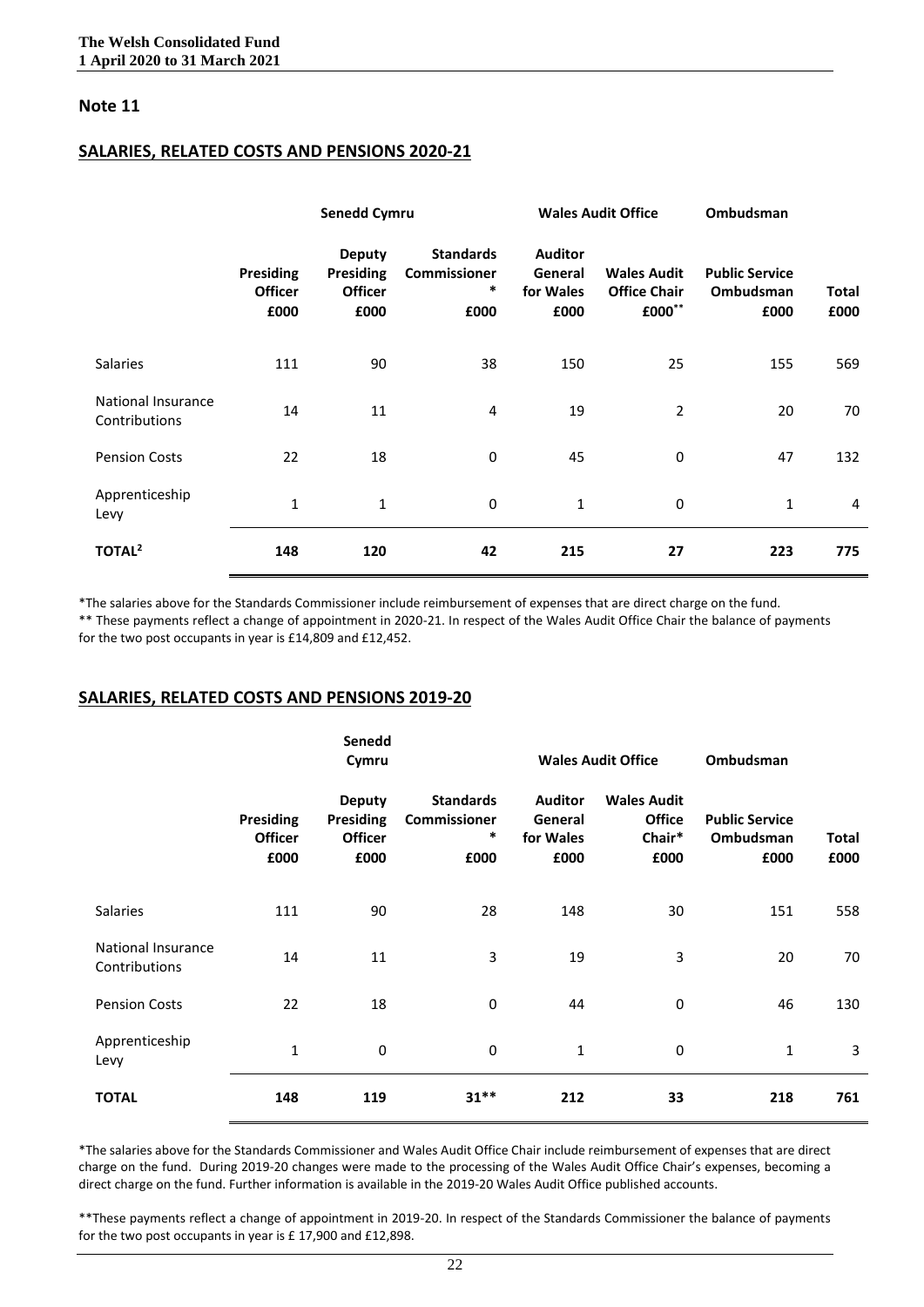### **EXPENSES OF RETURNING OFFICERS AT SENEDD ELECTIONS**

There were no payments or receipts for the 2020-21 Financial Year.

### **Note 13**

### **AMOUNTS DRAWN AND UNSPENT AND EXCESS OF INCOME OVER AMOUNTS AUTHORISED**

The amounts drawn down and received by bodies covered by the Fund but unspent as at 31 March 2021, and receipts in excess of income authorised repayable to the Fund, are detailed below**:**

### **Welsh Government**

Welsh Government Consolidated Annual Report and Accounts 2020-21 for the year end 31 March 2021 reported the following amounts due to the Fund:

Excess of funding drawn not spent  $-$  £ 411,097,214 Receipts in excess of income authorised – £nil

The excess funding drawn not spent for 2019-20 was £32,320,779 and the receipts in excess of income was £nil. These funds were repaid to the consolidated fund in 2020-21.

### **Senedd Commission**

The Senedd Commission Resource Account for the year end 31 March 2021 reported the following amounts due to the Fund:

Excess of funding drawn not spent – £412,000 Receipts in excess of income authorised – £nil

The excess funding drawn not spent for 2019-20 was £60,000 and the receipts in excess of income of £nil were not repaid to the Fund but deemed as drawn against 2020-21 authorised grants.

# **Public Services Ombudsman for Wales**

The Public Services Ombudsman for Wales's annual account for the year end 31 March 2021 reported the following amount due to the Fund:

Excess of funding drawn not spent – £20,000 Receipts in excess of income authorised – £nil

For 2019-20 the excess funding drawn not spent of £48,000 and the receipts in excess of income of £nil, were not repaid to the Fund but deemed as drawn against 2020-21 authorised grants.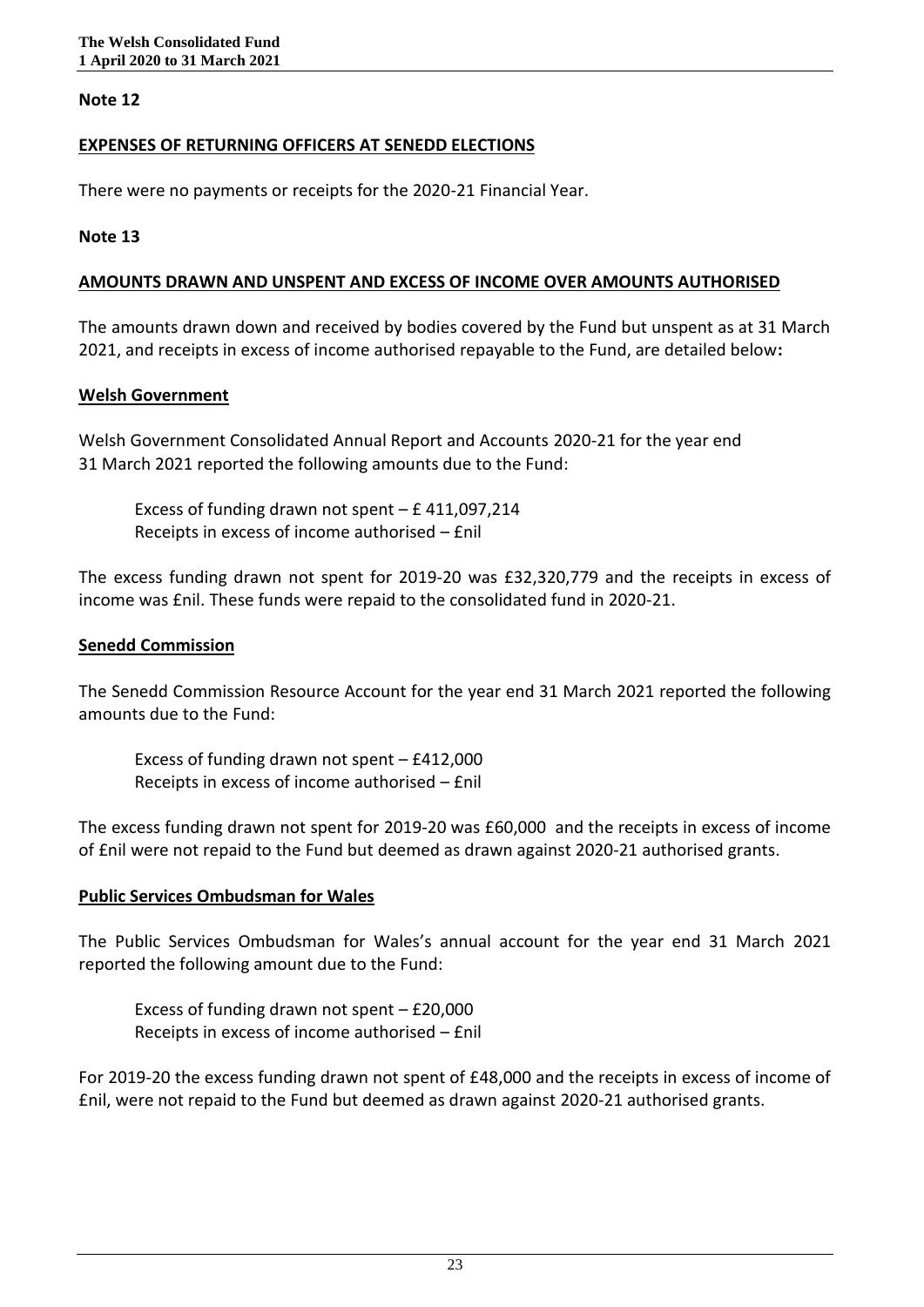### **Note 13 cont.d**

### **Wales Audit Office**

The Wales Audit Office annual account for the year end 31 March 2021 reported the following amounts due to the Fund:

Excess of funding drawn not spent  $-$  £1,270,000. Receipts in excess of income authorised – £nil

For 2019-20 the excess funding drawn not spent of £1,573,000 and the receipts in excess of income of £31,000, were not repaid to the Fund but deemed as drawn against 2020-21 authorised grants.

#### **Note 14**

#### **WELSH GOVERNMENT BALANCE**

The accounts for the Fund are prepared on a cash basis under Section 132(1) of the Act. If this WCF account were to be prepared on a resource basis, the balance sheet would include a debtor for the Welsh Government made up as below, reflecting transfers arising from 2020-21 activity still to be made as at 31 March 2021.

|                            | 2020-21<br>£000 | 2019-20<br>£000 |
|----------------------------|-----------------|-----------------|
| Funding drawn not spent    | 411,097         | 32,321          |
| <b>Designated Receipts</b> | 8,653           | 3,239           |
| <b>TOTAL</b>               | 419,750         | 35,560          |

#### **Note 15**

#### **AUTHORISED FOR ISSUE**

The Principal Accounting Officer has authorised these financial statements to be issued on the same day as the Auditor General for Wales signs the audit certificate.